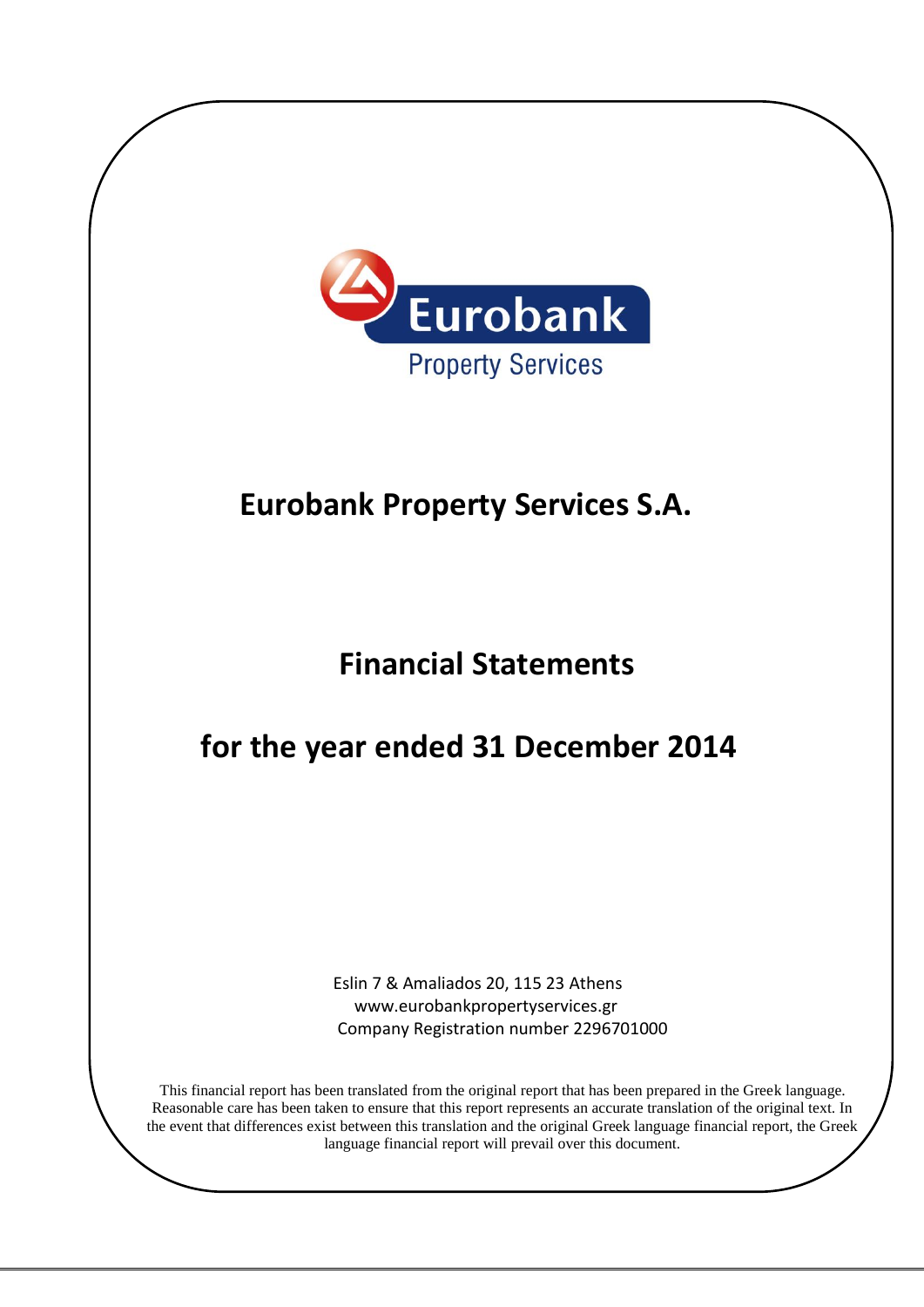

# **Table of contents**

#### $\mathsf 3$ 5

# **Financial Statements**

| - 10 |
|------|

# **Notes to Annual Financial Report**

| 1. | 11 |
|----|----|
| 2. | 11 |
| 3. | 21 |
| 4. | 23 |
| 5. | 24 |
| 6. | 25 |
| 7. | 26 |
| 8. | 26 |
| 9. | 26 |
|    | 27 |
|    | 27 |
|    | 28 |
|    | 28 |
|    | 29 |
|    | 29 |
|    | 30 |
|    | 30 |
|    | 30 |
|    | 31 |
|    | 31 |
|    | 31 |
|    | 31 |
|    | 32 |
|    | 32 |
|    | 33 |
|    | 33 |
|    | 35 |

Page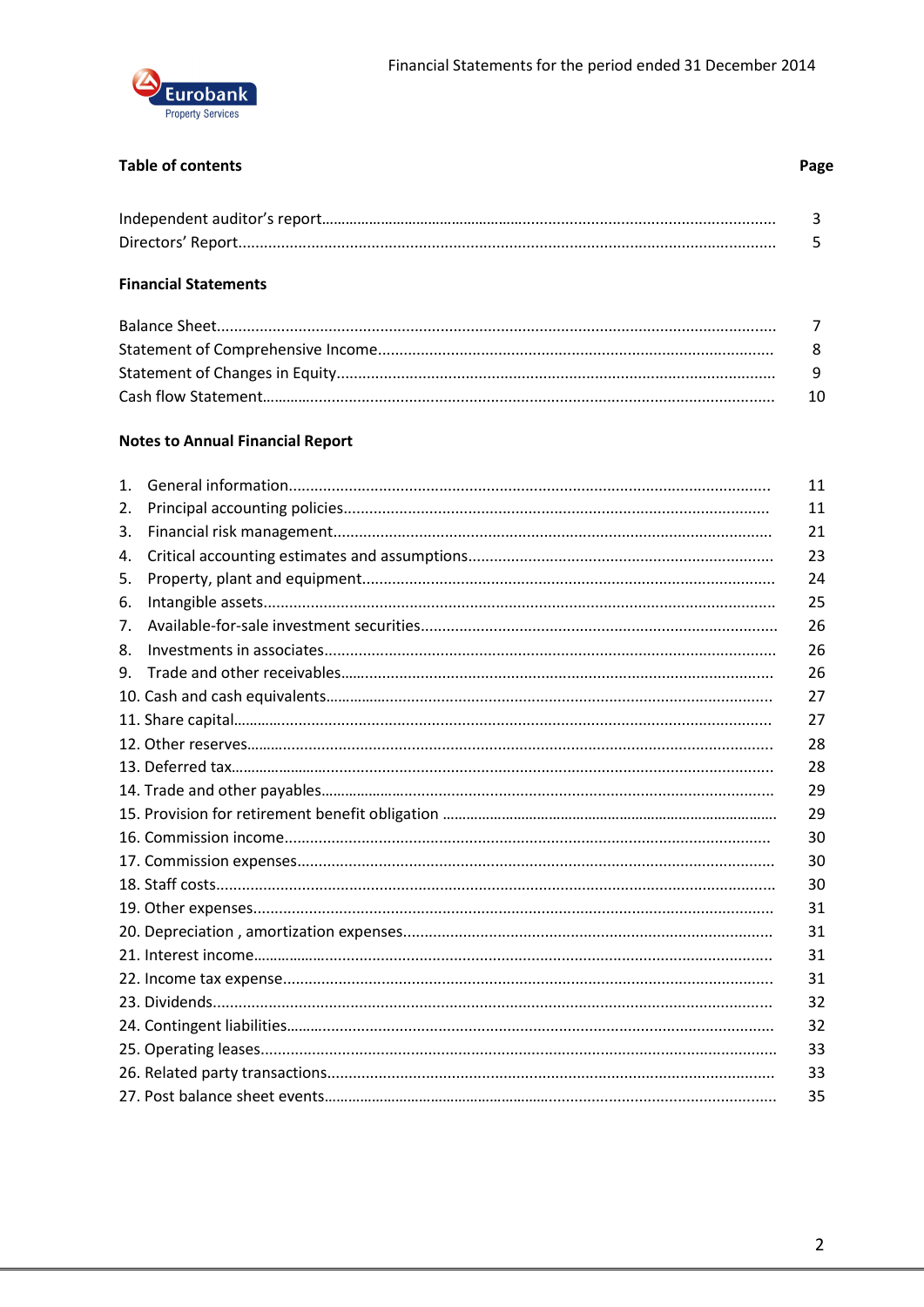#### **Independent Auditor's Report**

#### **To the Shareholders of Eurobank Property Services SA**

#### **Report on the Financial Statements**

We have audited the accompanying financial statements of Eurobank Property Services which comprise the balance sheet as of 31 December 2014 and the Income statement , statement of comprehensive income, statement of changes in equity and cash flow statement for the year then ended and a summary of significant accounting policies and other explanatory information.

#### **Management's Responsibility for the Financial Statements**

Management is responsible for the preparation and fair presentation of these financial statements in accordance with International Financial Reporting Standards, as adopted by the European Union, and for such internal control as management determines is necessary to enable the preparation of separate and consolidated financial statements that are free from material misstatement, whether due to fraud or error.

#### **Auditor's Responsibility**

Our responsibility is to express an opinion on these financial statements based on our audit. We conducted our audit in accordance with International Standards on Auditing. Those standards require that we comply with ethical requirements and plan and perform the audit to obtain reasonable assurance about whether the financial statements are free from material misstatement.

An audit involves performing procedures to obtain audit evidence about the amounts and disclosures in the financial statements. The procedures selected depend on the auditor's judgment, including the assessment of the risks of material misstatement of the financial statements, whether due to fraud or error. In making those risk assessments, the auditor considers internal control relevant to the entity's preparation and fair presentation of the financial statements in order to design audit procedures that are appropriate in the circumstances, but not for the purpose of expressing an opinion on the effectiveness of the entity's internal control. An audit also includes evaluating the appropriateness of accounting policies used and the reasonableness of accounting estimates made by management, as well as evaluating the overall presentation of the financial statements.

We believe that the audit evidence we have obtained is sufficient and appropriate to provide a basis for our audit opinion.

#### **Opinion**

In our opinion, the financial statements present fairly, in all material respects, the financial position of the Company as at December 31, 2014, and its financial performance and cash flows for the year then ended in accordance with International Financial Reporting Standards, as adopted by the European Union.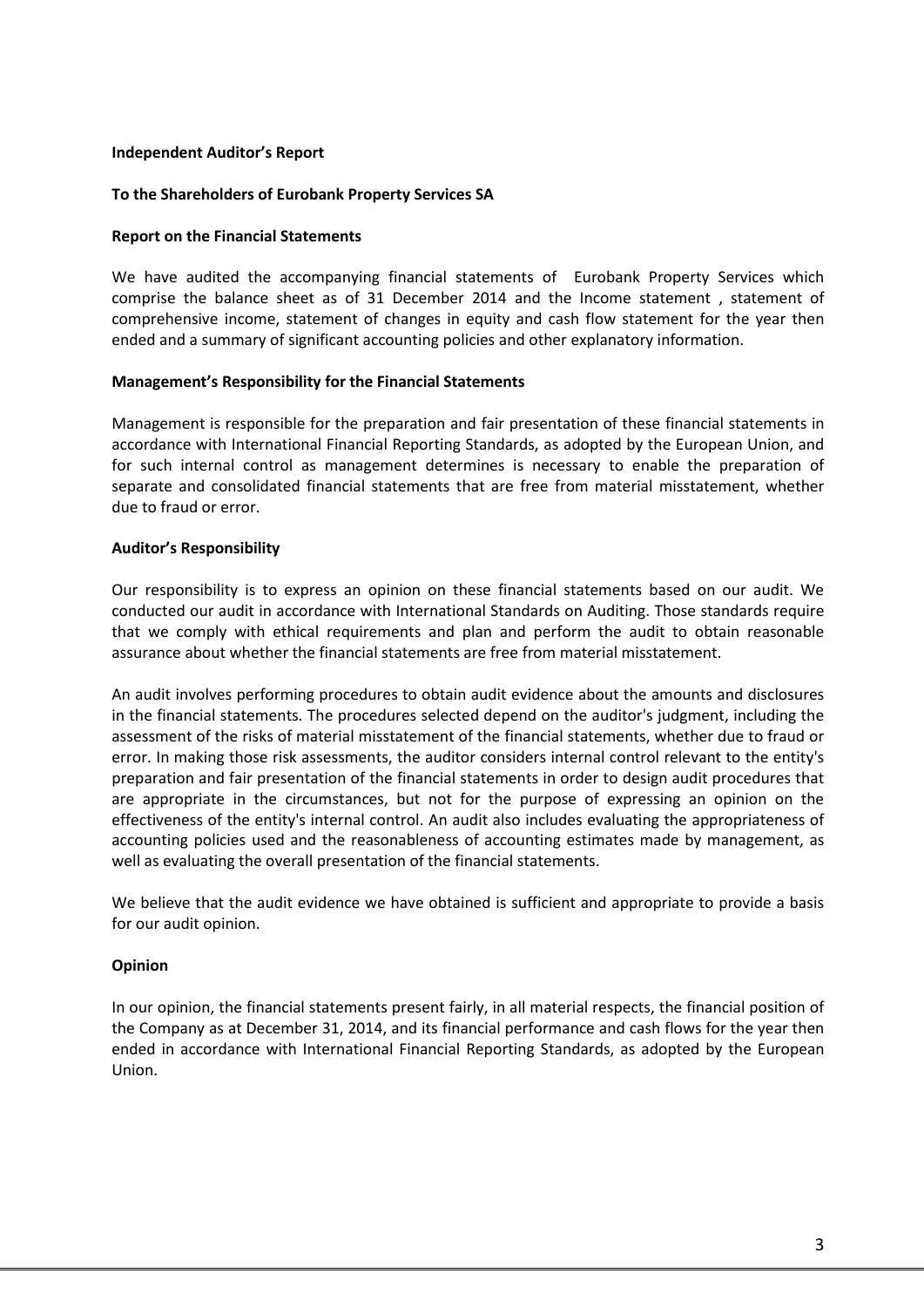#### **Emphasis of matter**

Without qualifying our opinion, we draw attention to the disclosures made in note 2.1 to the financial statements, which refer to the material uncertainties associated with the current economic conditions in Greece and the ongoing developments, that affect the banking sector and in particular its liquidity. These material uncertainties may cast significant doubt on the Company's ability to continue as a going concern.

#### **Reference on Other Legal Matters**

We verified the comformity and consistency of the information given in the Board of Directors' report with the accompanying financial statements in accordance with the requirements of articles 43a and 37 of Codified Law 2190/1920.



Athens, 9 June 2015

The Certified Auditor-Accountant

PricewaterhouseCoopers 268 Kifissias Avenue 15 232 Halandri Despoina Marinou (1992)<br>15 232 Halandri Despoina Marinou (1993)<br>17681 SOEL Reg. No. 17681

SOEL Reg. No. 17681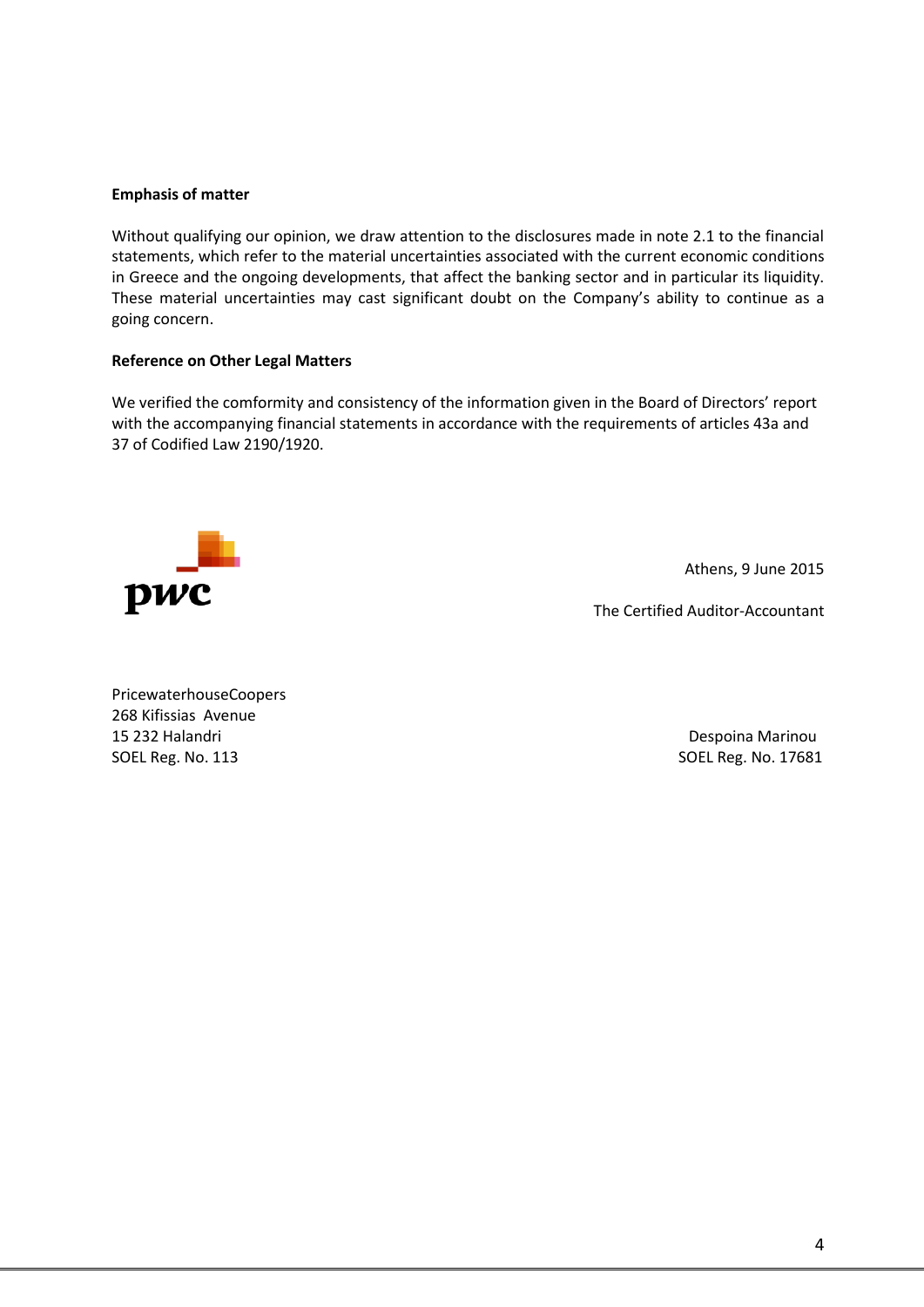

# **DIRECTORS REPORT EUROBANK PROPERTY SERVICES S.A. FOR THE PERIOD ENDED 1/1-31/12/2014**

# **Dear Shareholders,**

This fiscal year is the twenty eight and includes the period from January 1, 2014 up to December 31, 2014.

During the current period, the Company's activities were consistent with applicable law and the purpose of the Company, as defined by its article of association.

The financial statements of current year, as submitted to the Annual General Meeting, have been prepared in accordance with International Financial Reporting Standards. Detailed information on key accounting policies followed out in the explanatory notes to Financial Statements December 31, 2014.

The financial statements are approved by the Board of Directors meeting of 8 June, 2015.

# **Information regarding the company's activities during 2014:**

**Operating profit**: Company's operating profit, before amortization of intangible assets €762ths (2013**:**  €111ths), amounted to **€382ths** compared to **€407ths** in 2013, representing a decrease of **-6%**. The decrease is mainly due to the decrease in valuations commission income.

**Commission income:** The Company's commission income during the year 2014 was **€8.663ths** compared to **€10.313ths** in 2013, representing a decrease of **-16%**.

**Commission related expenses:** The Company's commission related expenses during the year 2014 were **€5.064ths** compared to **€6.104ths** in 2013, representing a decrease of **-17%**.

**Other operating expenses:** The Company's other operating expenses, before amortisation of intangible assets, during the year 2014 were **€3.217ths** compared to **€3.801ths** in 2013, representing a decrease of **-15%,** which reflects management policy for the reduction of other operating expenses.

**Amortisation of Intangible assets:** The Company applied a change in accounting estimate of intangible assets (customer contracts), with a new estimated useful economic life at 15 years and an amortization charge in income statement of **€762ths**.

**Impairment of intangible assets (customer contracts):** The Company recognised impairement losses of the intangible assets (customer contracts for valuations and brokerage) of **€3.271ths**, due to the decrease of income from valuations, brokerage and the changes in the type of valuations services in the last years.

**Interest income:** Interest income for the year 2014 was **€53ths** compared to **€73ths** in 2013, representing a decrease of **-27%.**

The Company's staff as of 31/12/2014 was 56 persons (2013: 48).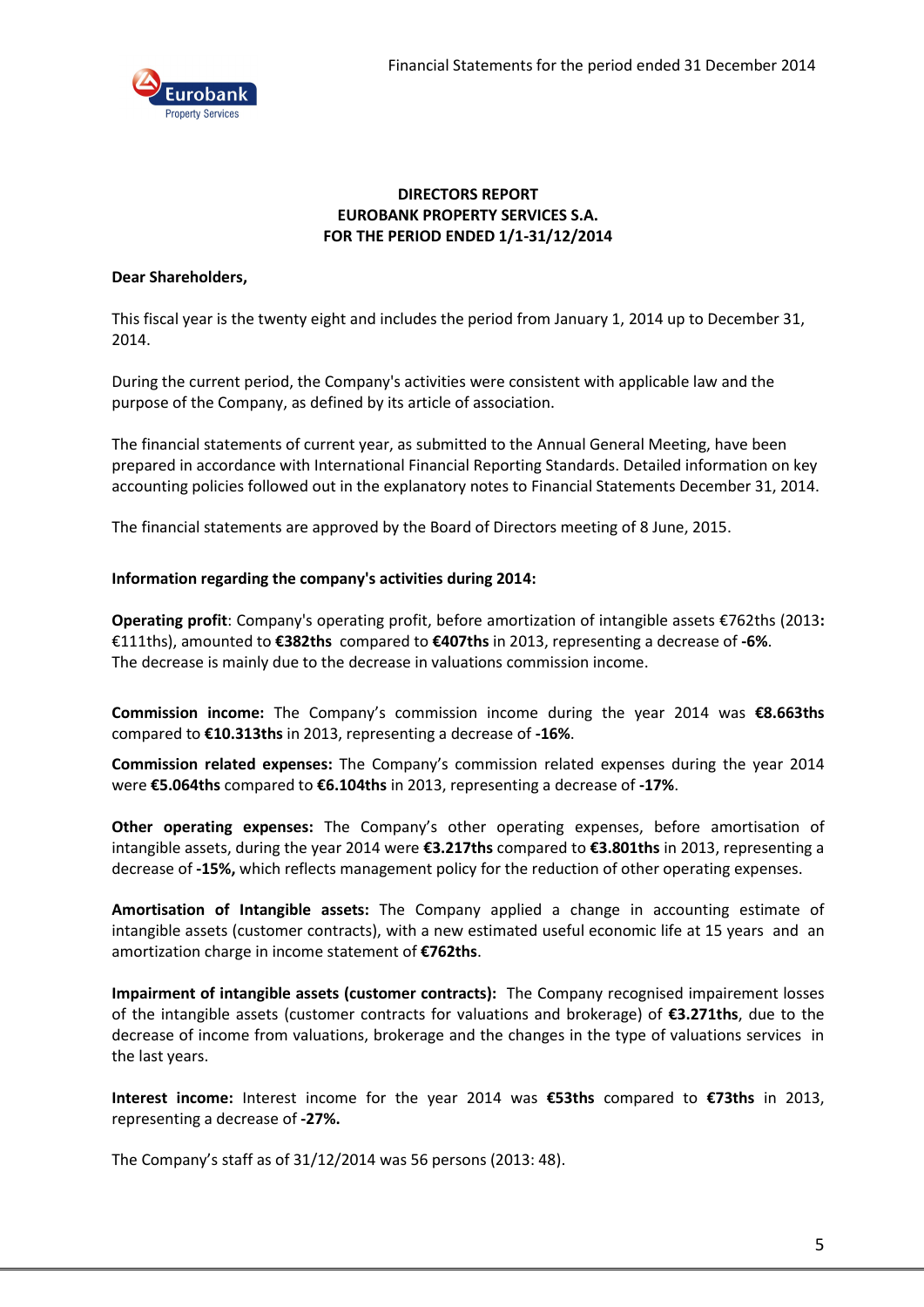

# **Prospects**

Company's strategy is to maintain the dominant position held today in providing a full range of high quality services in real estate. The Management aims to improve the quality of the services offered to the Bank and third parties, and promises to do the best to achieve this target.

# **Risks**

The Company due to its activities is exposed to various financial risks as mentioned in Note 3 of the Financial Statements. The Company's policy is to minimize those risks, in order to avoid any impact on its financial position.

There are no other significant events or any company's assets referred to in Article 43a p.3 b. of law 2190/20 which should be included in the current report.

# **Key Ratios**

The key ratios for the Company are as follows:

| <b>Ratios</b>           |                                              | 31.12.2014 | 31.12.2013 |
|-------------------------|----------------------------------------------|------------|------------|
|                         |                                              |            |            |
|                         | Operating Profit(Loss) before impairment of  |            |            |
|                         | intangible assets and tax / Revenue          | -4,4%      | 2,9%       |
| Profitability ratios    | Net Profit(Loss) before Tax / Revenue        | $-41,5%$   | 3,6%       |
|                         | Net Loss after Tax / Revenue                 | $-31,3%$   | $-0,4%$    |
|                         |                                              |            |            |
|                         | Total Assets / Current Liabilities           | 476,1%     | 1.048,4%   |
|                         | Total Liabilities / Equity                   | 0,26       | 0,14       |
| <b>Financial Ratios</b> | Tangible Assets & Intangible Assets / Equity | 9,8%       | 21,2%      |
|                         | Current Assets / Current Liabilities         | 4,76       | 10,48      |

Athens, 8 June 2015

The Board of Directors

The President of BoD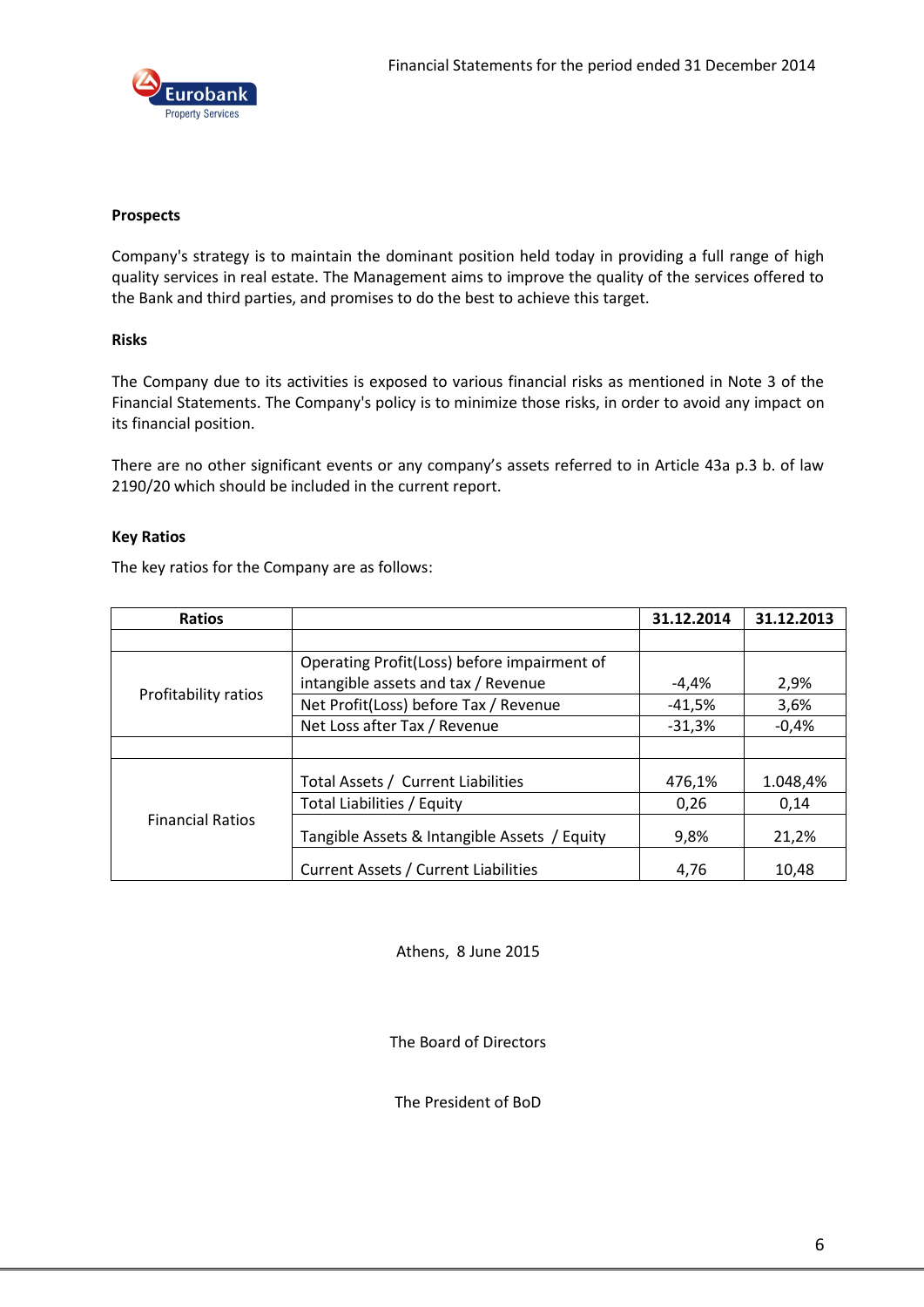

# **Balance Sheet**

|                                      |                |       | 31 December |  |
|--------------------------------------|----------------|-------|-------------|--|
|                                      | <b>Note</b>    | 2014  | 2013        |  |
|                                      |                | €'000 | €1000       |  |
| <b>ASSETS</b>                        |                |       |             |  |
| <b>Non-Current Assets</b>            |                |       |             |  |
| Property, plant and equipment        | 5              | 86    | 215         |  |
| Intangible assets                    | 6              | 670   | 4.749       |  |
| Investments in associates            | 8              | 377   |             |  |
| Available for sale financial assets  | $\overline{7}$ | 18    | 18          |  |
|                                      |                | 1.151 | 4.982       |  |
| <b>Current Assets</b>                |                |       |             |  |
| Trade and other receivables          | 9              | 6.276 | 5.541       |  |
| Income tax receivable                | 22             |       | 1.125       |  |
| Cash and cash equivalents            | 10             | 2.246 | 14.993      |  |
|                                      |                | 8.522 | 21.659      |  |
| <b>Total Assets</b>                  |                | 9.673 | 26.641      |  |
| <b>EQUITY &amp; LIABILITIES</b>      |                |       |             |  |
| <b>EQUITY &amp; RESERVES</b>         |                |       |             |  |
| Share capital                        | 11             | 666   | 649         |  |
| Other reserves                       | 12             | 351   | 341         |  |
| Retained earnings                    |                | 6.667 | 22.423      |  |
| <b>Total equity &amp; reserves</b>   |                | 7.684 | 23.413      |  |
| <b>Long-term Liabilities</b>         |                |       |             |  |
| Retirement benefit obligation        | 15             | 59    | 36          |  |
| Deferred tax liabilities             | 13             | 140   | 1.126       |  |
|                                      |                | 199   | 1.162       |  |
| <b>Current liabilities</b>           |                |       |             |  |
| Trade payables and other liabilities | 14             | 1.772 | 2.066       |  |
| Income tax payable                   | 22             | 18    |             |  |
|                                      |                | 1.790 | 2.066       |  |
| <b>Total Liabilities</b>             |                | 1.989 | 3.228       |  |
|                                      |                |       |             |  |
| <b>Total Equity and Liabilities</b>  |                | 9.673 | 26.641      |  |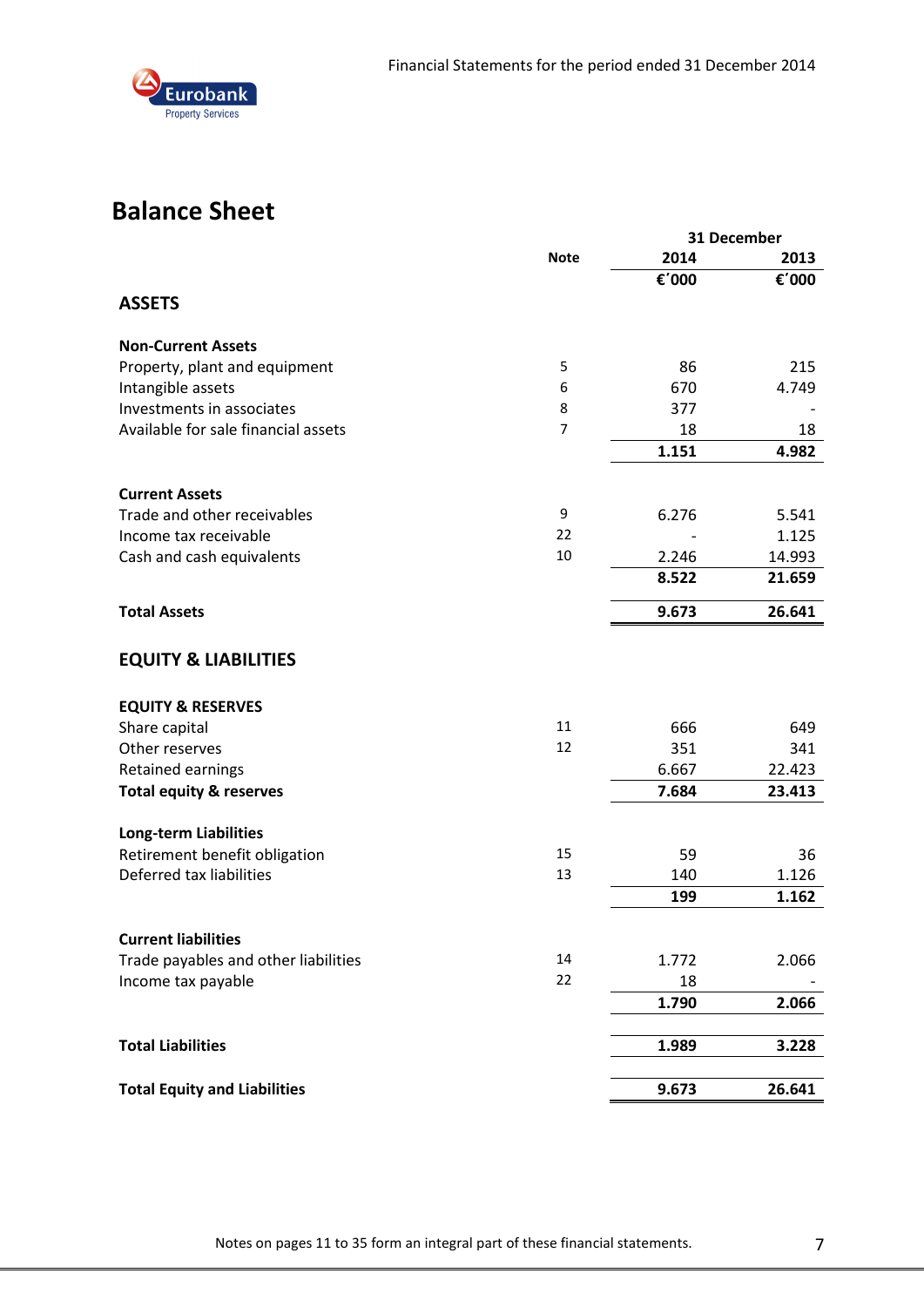

# **Statement of Comprehensive Income**

|                                                                          |             |         | For the year ended |  |  |
|--------------------------------------------------------------------------|-------------|---------|--------------------|--|--|
|                                                                          | <b>Note</b> |         | 31 December        |  |  |
|                                                                          |             | 2014    | 2013               |  |  |
| Income from operating activities                                         |             | €'000   | €1000              |  |  |
| Commission income                                                        | 16          | 8.663   | 10.313             |  |  |
| Commission related expenses                                              | 17          | (5.064) | (6.104)            |  |  |
| <b>Other operating expenses</b>                                          |             |         |                    |  |  |
| Staff costs                                                              | 18          | (2.230) | (2.760)            |  |  |
| Other expenses                                                           | 19          | (911)   | (944)              |  |  |
| Depreciation & amortisation expense                                      | 20          | (838)   | (209)              |  |  |
| Operating profit /(loss)before impairment of intangible<br>assets        |             | (380)   | 296                |  |  |
| Impairement of intangible assets                                         | 6           | (3.271) |                    |  |  |
| Interest income                                                          | 21          | 53      | 73                 |  |  |
| Profit/(Loss) before tax                                                 |             | (3.598) | 369                |  |  |
| Income tax expense                                                       | 22          | 886     | (414)              |  |  |
| Net Loss for the year                                                    |             | (2.712) | (45)               |  |  |
| Other comprehensive income<br>Loss recognised through Equity under IAS19 |             | (17)    | (10)               |  |  |
| Loss attributable to shareholders                                        |             | (2.729) | (55)               |  |  |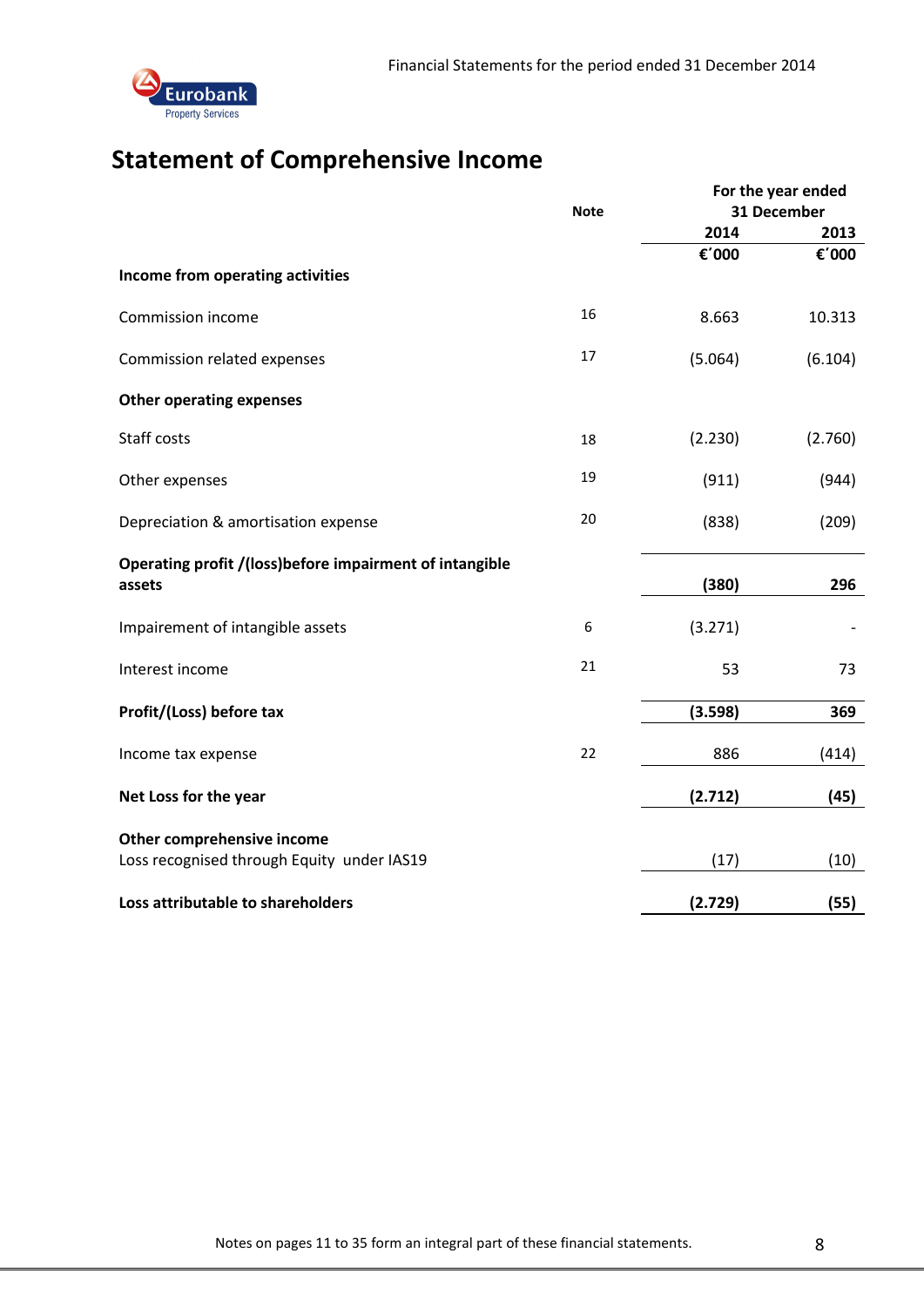

# **Statement of changes in equity**

|                           | <b>Note</b> | <b>Shera</b><br><b>Capital</b> | Other<br><b>Reserves</b> | <b>Retained</b><br><b>Earnings</b> | <b>Totals</b> |
|---------------------------|-------------|--------------------------------|--------------------------|------------------------------------|---------------|
|                           |             | €'000                          | €'000                    | €1000                              | €'000         |
| <b>Balance 1/1/2013</b>   |             | 587                            | 342                      | 22.539                             | 23.468        |
| Loss for the year         |             |                                |                          | (45)                               | (45)          |
| Other comprehensive loss  |             |                                |                          | (10)                               | (10)          |
| <b>Transfers</b>          | 11          | 62                             | (1)                      | (61)                               |               |
| <b>Balance 31/12/2013</b> |             | 649                            | 341                      | 22.423                             | 23.413        |
| <b>Balance 1/1/2014</b>   |             | 649                            | 341                      | 22.423                             | 23.413        |
| Loss for the year         |             |                                |                          | (2.712)                            | (2.712)       |
| <b>Dividends</b>          | 23          |                                |                          | (13.000)                           | (13.000)      |
| Other comprehensive loss  |             |                                |                          | (17)                               | (17)          |
| <b>Transfers</b>          | 11          | 17                             | 10                       | (27)                               |               |
| <b>Balance 31/12/2014</b> |             | 666                            | 351                      | 6.667                              | 7.684         |

The Company's financial statements were approved by the Board of Directors on 8 June 2015 and are signed on its behalf by:

Christos Adam Dimitrios Andritsos Panagiotis Kyriazis

**Chairman of the BoD Chief Executive Officer Chief Financial Officer**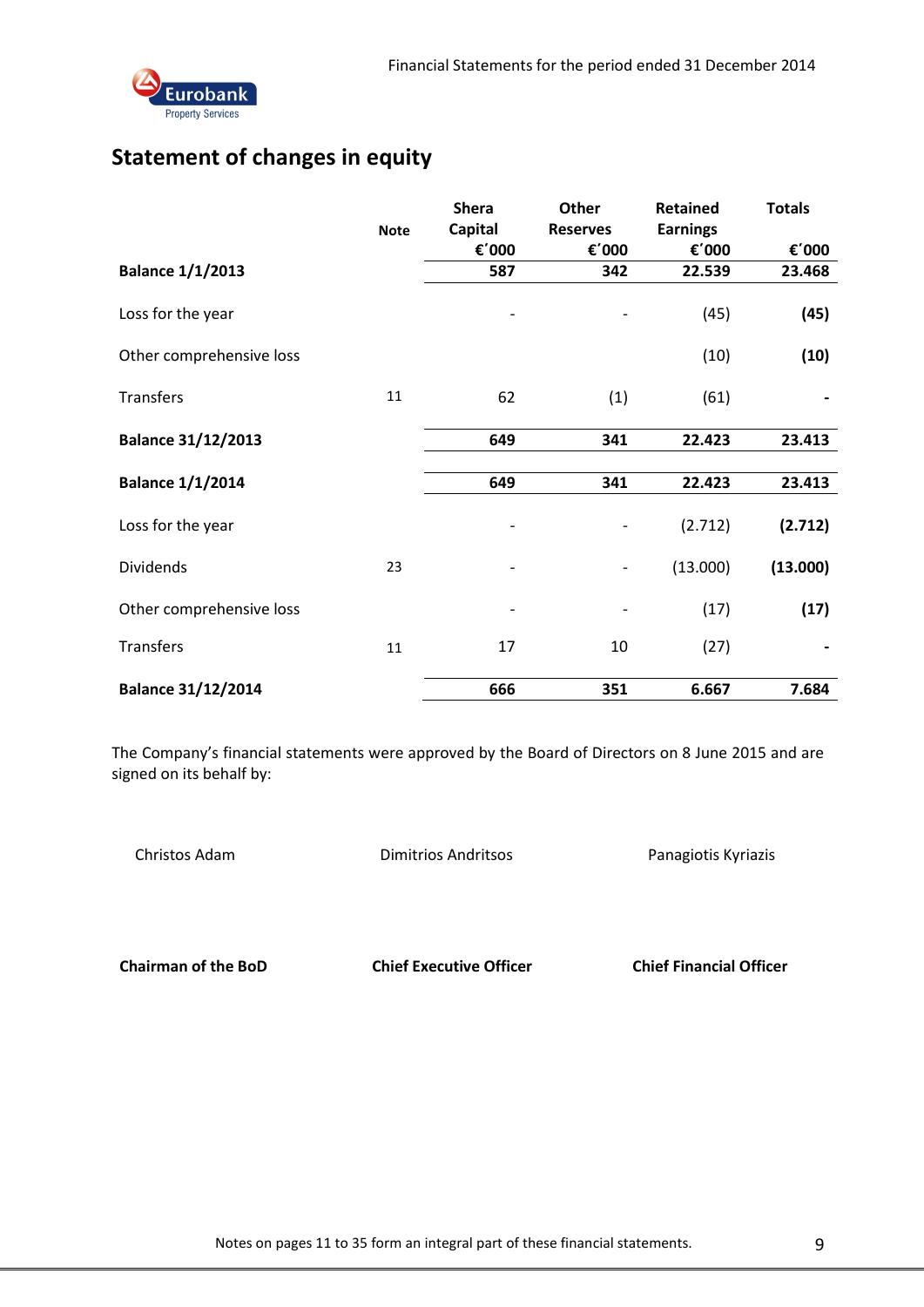

# **Cash flow statement**

|                                                                        | <b>Note</b><br>For the year ended<br>31 December |               |               |
|------------------------------------------------------------------------|--------------------------------------------------|---------------|---------------|
|                                                                        |                                                  | 2014<br>€'000 | 2013<br>€'000 |
|                                                                        |                                                  |               |               |
| Profit/(Loss) before tax                                               |                                                  | (3.598)       | 369           |
| Adjustements for:                                                      |                                                  |               |               |
| Interest income                                                        | 21                                               | (53)          | (73)          |
| Depreciation and amortization expense                                  | 20                                               | 838           | 209           |
| Impairement of intangible assets                                       | 6                                                | 3.271         |               |
| Other income                                                           |                                                  | (222)         | (102)         |
| Write-offs of tangible assets                                          | 5                                                | 118           |               |
| Provisions                                                             |                                                  | 57            | 56            |
| Cash flows from operating activities before changes in working capital |                                                  | 411           | 459           |
|                                                                        |                                                  |               |               |
| Decrease / (increase) in trade and other receivables                   |                                                  | 548           | (472)         |
| Decrease in trade and other payables                                   |                                                  | (296)         | (20)          |
| Less:                                                                  |                                                  |               |               |
| Taxes paid                                                             |                                                  | (67)          |               |
| Net cash from/(used in) operating activities (a)                       |                                                  | 596           | (33)          |
| Cash flows from investing activities                                   |                                                  |               |               |
| Acquisition of tangible assets                                         | 5                                                | (1)           | (1)           |
| Acquisition of intangible assets                                       | 6                                                | (18)          | (154)         |
| Acquisition of shares in associate companies                           | 8                                                | (377)         |               |
| Interest received                                                      |                                                  | 53            | 67            |
| Net cash used in investing activities (b)                              |                                                  | (343)         | (88)          |
|                                                                        |                                                  |               |               |
| <b>Cash flows from financing activities</b>                            |                                                  |               |               |
| Dividends paid                                                         | 23                                               | (13.000)      |               |
| Net cash used in financing activities (c)                              |                                                  | (13.000)      |               |
| Net decrease in cash and cash equivalents (a)+(b)+(c)                  |                                                  | (12.747)      | (121)         |
| Cash and cash equivalents at beginning of year                         | 10                                               | 14.993        | 15.114        |
|                                                                        |                                                  |               |               |
| Cash and cash equivalents at end of year                               | 10                                               | 2.246         | 14.993        |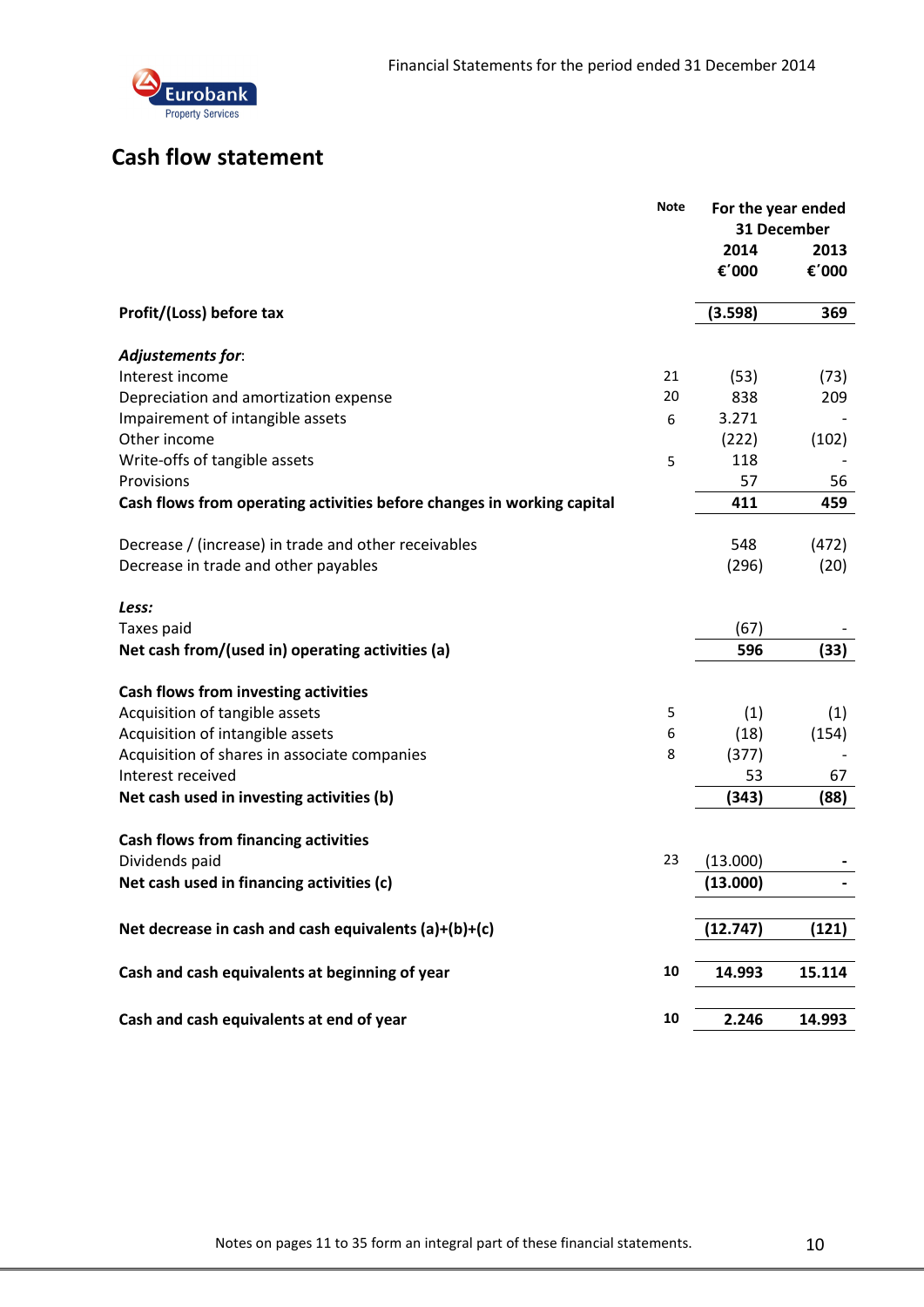

# **1. General information**

The Company Eurobank Property Services S.A. ("The Company"), offers real estate services (valuations, brokerage, property management, etc.) to Eurobank Group and third parties.

The Company was established and is located in Athens, Greece. The address of its registered office is Eslin 7 & Amaliados 20 Street, Athens, Greece (Company Registration number 2296701000). The employees as of 31/12/2014 were 56 employees (31.12.2013: 48 employees).

These financial statements were approved by the Board of Directors as of 08 June, 2015.

# **2. Principal accounting policies**

The principal accounting policies applied in the preparation of these financial statements are set out below. These policies have been consistently applied to all the years presented, unless otherwise stated.

# **2.1 Basis of preparation**

The annual financial statements have been prepared on a going concern basis, as the Board of the Directors considered as appropriate, taking into consideration the following:

# **Macroeconomic environment and position of parent company "Eurobank Ergasias SA"**

Since May 2010, Greece has undertaken significant structural reforms to restore competitiveness and promote economic growth through a programme agreed with the EU, the European Central Bank (ECB) and the International Monetary Fund (IMF) ("the Institutions"). This had led to primary fiscal surpluses in 2013 and 2014, but also to reform fatigue and social unrest. Following the recent parliamentary elections of 25 January, the new government negotiated a four-month extension of the Master Financial Assistance Facility Agreement (MFFA), the purpose of which is the successful completion of the review on the basis of the conditions in the current arrangement, making best use of the given flexibility which will be considered jointly with the Greek authorities and the Institutions. These conditions create material uncertainties on the Greek macroeconomic environment, with potentially significant adverse effects on the liquidity and solvency of the Greek banking sector

The Greek banking system and Eurobank particular, maintain liquidity reserves to meet the persistent adverse conditions and the Eurosystem has demonstrated its commitment to support Greek banks as Greece remains within the EU support program. The provision of liquidity support subject to a weekly evaluation by the ECB, which includes assessing the creditworthiness of the bank in light of current conditions.

In addition, the capital position of Eurobank is strong considering the Share Capital Increase amounting € 2.864 million. In particular, the index CET 1 ratio of the Group, on 31 December 2014, stood at 16.2%. Furthermore, the results of the Comprehensive Assessment of the ECB, as announced in October 2014, which confirmed the strong capital position of the Group announcing the lack of capital shortfall, on the primary and adverse scenario.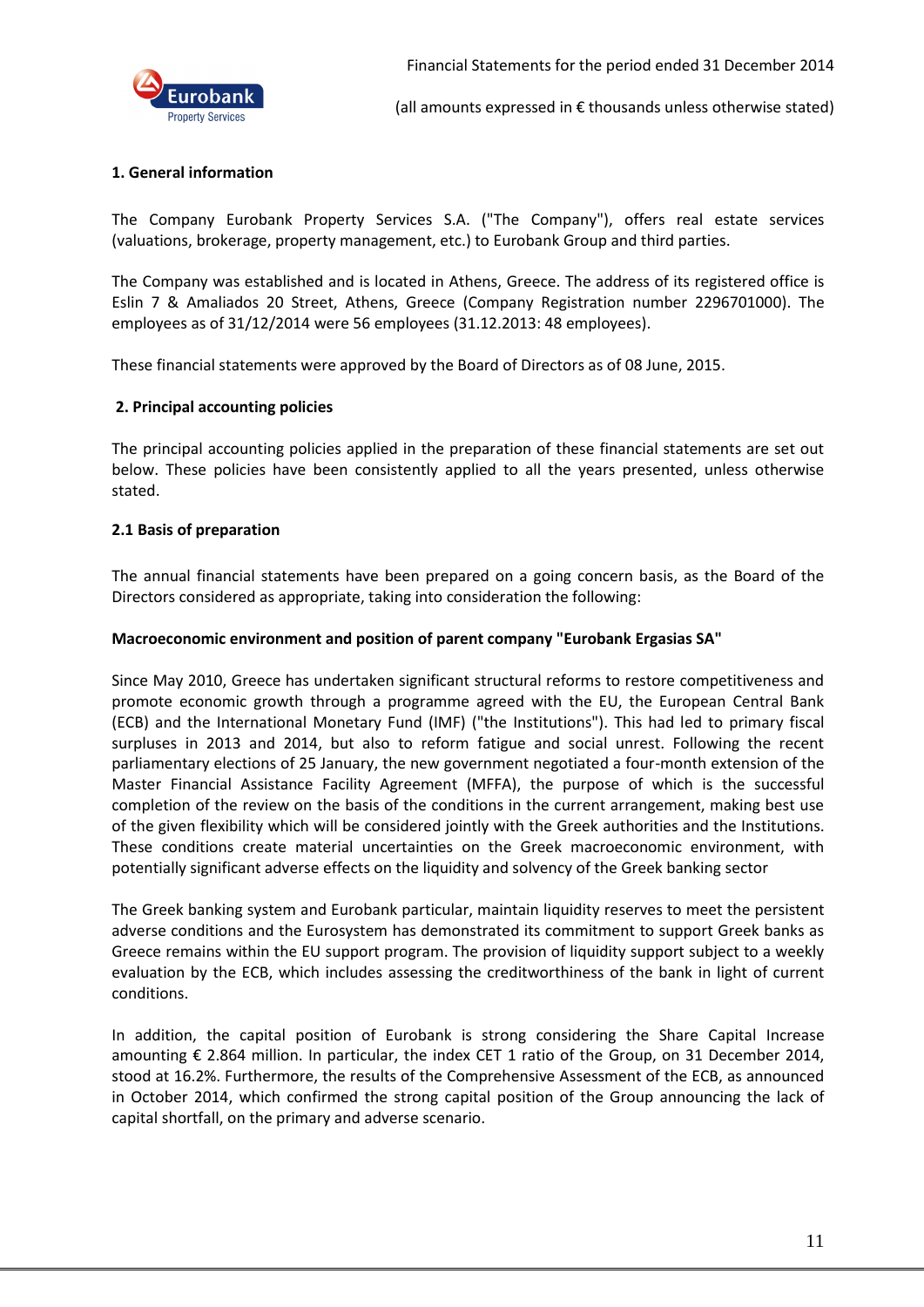

# **Company's position**

The company's main customer the parent company Eurobank. Also cash & cash equivalents are placed entirely in the accounts maintained by the parent Company. Therefore the risks faced by the parent Company are reflected in the company since its dependence is important.

# Going concern assessment

The Board of Directors, taking into consideration the above factors relating to the adequacy of its capital position and the anticipated continuation of the liquidity support that Eurobank receives from the Eurosystem, and despite the material uncertainties relating to the successful completion of the ongoing discussions between the Greek government and the Institutions which are beyond the Eurobank's control, have been satisfied that the Bank and therefore the Company has the ability to continue as a going concern into the foreseeable future.

These financial statements have been prepared by management in accordance with International Financial Reporting Standards (IFRS) and IFRIC interpretations as adopted by the European Union and International Financial Reporting Standards issued by the IASB.

The principles set out below have been applied consistently in years 2014 and 2013, excluding those listed below. Comparative figures, where necessary, have been adjusted to conform with changes in presentation adopted by the Company for the current year.

# Standards and Interpretations effective for the current financial year

(a) The following new standards and amendments to existing standards, as issued by the International Accounting Standards Board (IASB) and endorsed by the European Union (EU), apply from 1 January 2014:

# **IAS 27, Amendment - Separate Financial Statements**

The amendment is issued concurrently with IFRS 10 'Consolidated Financial Statements' and together they supersede IAS 27 'Consolidated and Separate Financial Statements'. The amendment prescribes the accounting and disclosure requirements for investments in subsidiaries, joint ventures and associates when an entity prepares separate financial statements.

#### **IAS 28, Amendment - Investments in Associates and Joint Ventures**

The amendment replaces IAS 28 'Investments in Associates'. The objective of the amendment is to prescribe the accounting for investments in associates and to set out the requirements for the application of the equity method when accounting for investments in associates and joint ventures following the publication of IFRS 11. An exemption from applying the equity method is provided, when the investment in associate or joint venture is held by, or is held indirectly through, an entity that is a venture capital organization, or a mutual fund, unit trust and similar entities including investment – linked insurance funds. In this case, investments in those associates and joint ventures may be measured at fair value through profit or loss.

#### **IAS 32, Amendment - Offsetting Financial Assets and Financial Liabilities**

The amendment clarifies the requirements for offsetting financial assets and financial liabilities.

#### **IAS 36, Amendment - Recoverable Amount Disclosures for Non-Financial Assets**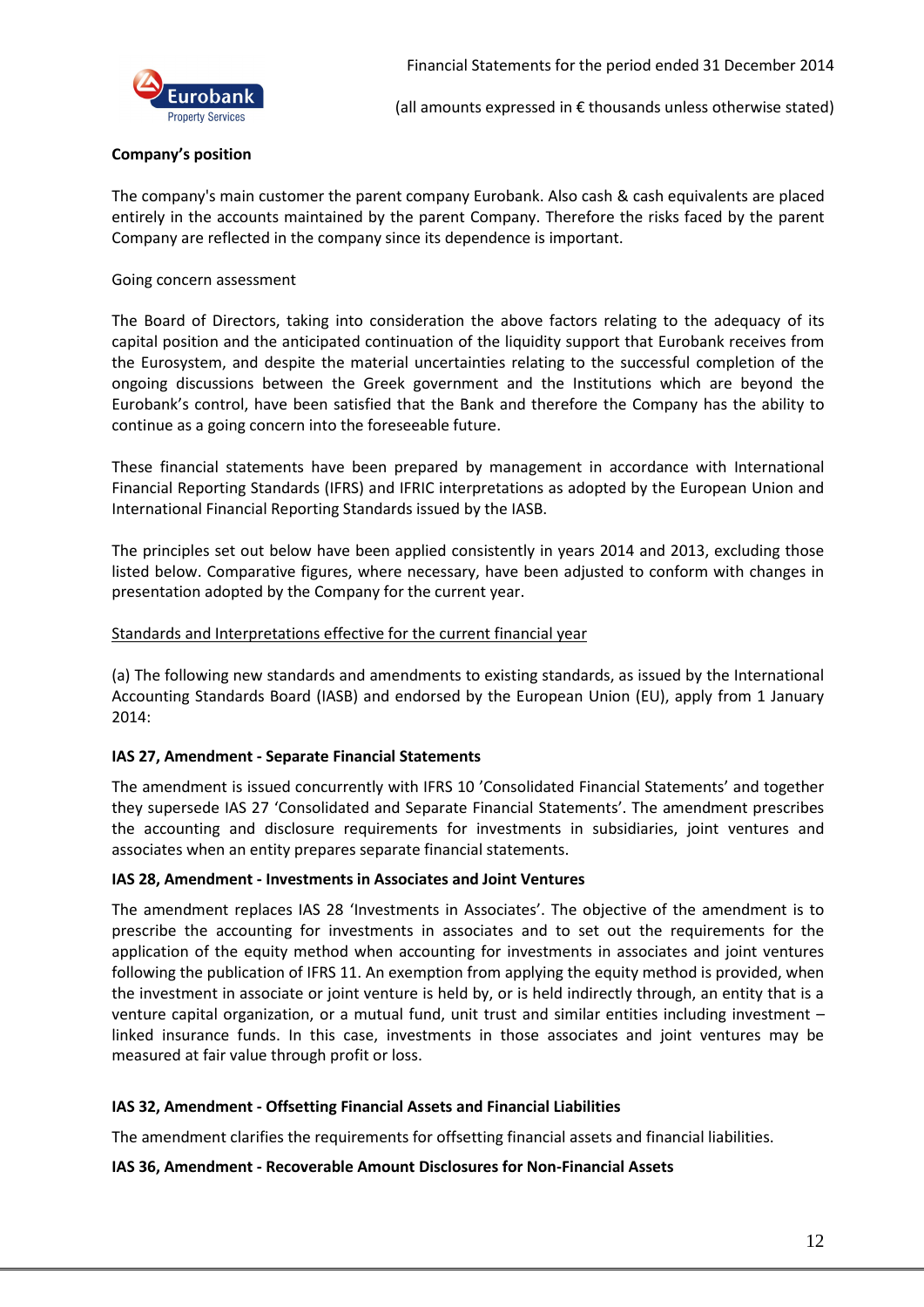

The amendment restricts the requirement to disclose the recoverable amount of an asset or cash generating unit only to periods in which an impairment loss has been recognized or reversed.

It also includes detailed disclosure requirements applicable when an asset or cash generating unit's recoverable amount has been determined on the basis of fair value less costs of disposal and an impairment loss has been recognized or reversed during the period.

# **IAS 39, Amendment - Novation of derivatives and continuation of hedge accounting**

The amendment provides relief from discontinuing hedge accounting when, as a result of laws and regulations, a derivative designated as a hedging instrument is novated to effect clearing with a central counterparty and specific criteria are met.

#### **IFRS 10, Consolidated Financial Statements**

FRS 10 replaces the part of IAS 27 'Consolidated and Separate Financial Statements' that deals with consolidated financial statements and SIC 12 'Consolidation-Special Purpose Entities'. Under IFRS 10, there is a new definition of control, providing a single basis for consolidation for all entities. This basis is built on the concept of power over the investee, variability of returns from the involvement with the investee and their linkage, replacing thus focus on legal control or exposure to risks and rewards, depending on the nature of the entity.

#### **IFRS 11, Joint Arrangements**

IFRS 11 replaces IAS 31 'Interests in Joint Ventures' and SIC-13 'Jointly Controlled Entities- Non – monetary Contributions by Ventures' and establishes principles for financial reporting by entities that have an interest in arrangements that are controlled jointly.

Under IFRS 11, there are only two types of joint arrangements, joint operations and joint ventures and their classification is based on the parties' rights and obligations arising from the arrangement, rather than its legal form.

The equity method of accounting is now mandatory for joint ventures. The option to use the proportionate consolidation method to account for joint ventures, which was not applied by the Group, is no longer allowed. In joint operations, each party that has joint control of the arrangement recognizes in its financial statements, in relation to its involvement in the joint operation, its assets, liabilities and transactions, including its share in those arising jointly.

#### **IFRS 12, Disclosure of Interests in Other Entities**

IFRS 12 specifies the disclosures required in annual financial statements to enable users of financial statements to evaluate the nature of and risks associated with the reporting entity's interests in subsidiaries, associates, joint arrangements and unconsolidated structured entities.

# **IFRS 10, 11 and 12 Amendments - Consolidated Financial Statements, Joint Arrangements and Disclosure of Interests in Other Entities: Transition Guidance**

The amendments clarify the transition guidance in IFRS 10 and provide additional transition relief in IFRS 10, 11 and 12, requiring adjusted comparative information to be limited only to the preceding comparative period. In addition, for disclosures related to unconsolidated structured entities, the requirement to present comparative information for periods before IFRS 12 is first applied, is removed.

#### **IFRS 10, 12 and IAS 27 Amendments - Investment Entities**

The amendments require that 'investment entities', as defined below, account for investments in controlled entities, as well as investments in associates and joint ventures, at fair value through profit or loss. The only exception would be subsidiaries that are considered an extension of the investment entity's investing activities. Under the amendments an 'Investment entity' is an entity that: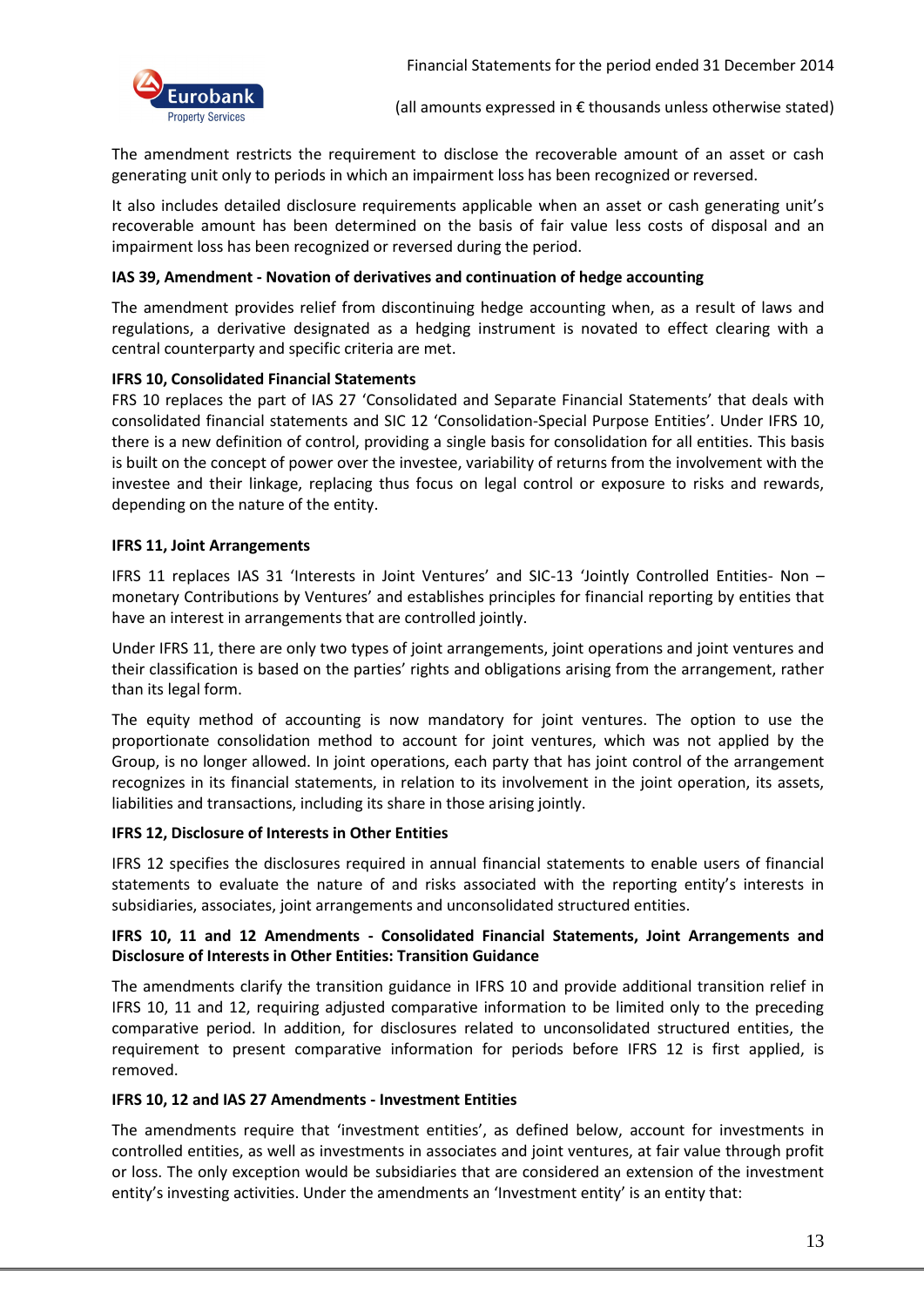

(a) obtains funds from one or more investors for the purpose of providing those investors with investment management services;

(b) commits to its investors that its business purpose is to invest funds solely for returns from capital appreciation, investment income, or both; and

(c) measures and evaluates the performance of substantially all of its investments on a fair value basis.

The amendments also set out disclosure requirements for investment entities.

The above amendments do not affect the Company's financial statements.

(b) A number of new standards, amendments and interpretations to existing standards will come into force after 2014, as they have not yet been adopted for use in the European Union, the Company has not adopted earlier than the date of mandatory application. Those that may be relevant to the Company are as follows:

**IAS 1, Amendment - Disclosure initiative (effective 1 January 2016, not yet endorsed by EU)**

**IAS 16 and IAS 38, Amendments -Clarification of Acceptable Methods of Depreciation and Amortization (effective 1 January 2016, not yet endorsed by EU)**

**IAS 19, Amendment- Defined Benefit Plans: Employee Contributions (effective 1 January 2016)**

**IAS 27, Amendment –Equity Method in Separate Financial Statements (effective 1 January 2016, not yet endorsed by EU)**

**IFRS 9, Financial Instruments (effective 1 January 2018, not yet endorsed by EU)**

**IFRS 10, IFRS 12 and IAS 28, Amendments - Investment Entities: Applying the Consolidation Exception (effective 1 January 2016, not yet endorsed by EU)**

**IFRS 10 and IAS 28, Amendments- Sale or Contribution of Assets between an Investor and its Associate or Joint Venture (effective 1 January 2016, not yet endorsed by EU)**

**IFRS 11, Amendment – Accounting for Acquisitions of Interests in Joint Operations (effective 1 January 2016, not yet endorsed by EU)**

**IFRS 15, Revenue from Contracts with Customers (effective 1 January 2017, not yet not yet endorsed by EU)**

#### **Annual Improvements to IFRSs 2010-2012 Cycle (effective 1 January 2016)**

The amendments introduce key changes to seven IFRSs following the publication of the results of the IASB's 2010-12 cycle of the annual improvements project. The topics addressed by these amendments are set out below:

- Definition of vesting condition in IFRS 2 "Share – based Payment";

- Accounting for contingent consideration in a business combination in IFRS 3 "Business Combinations";

Aggregation of operating segments and reconciliation of the total of the reportable segments' assets to the entity's assets in IFRS 8 "Operating Segment";

- Short-term receivables and payables in IFRS 13 "Fair Value Measurement";

- Revaluation method—proportionate restatement of accumulated depreciation in IAS 16 "Property, Plant and Equipment";

- Key management personnel in IAS 24 "Related Party Disclosures"; and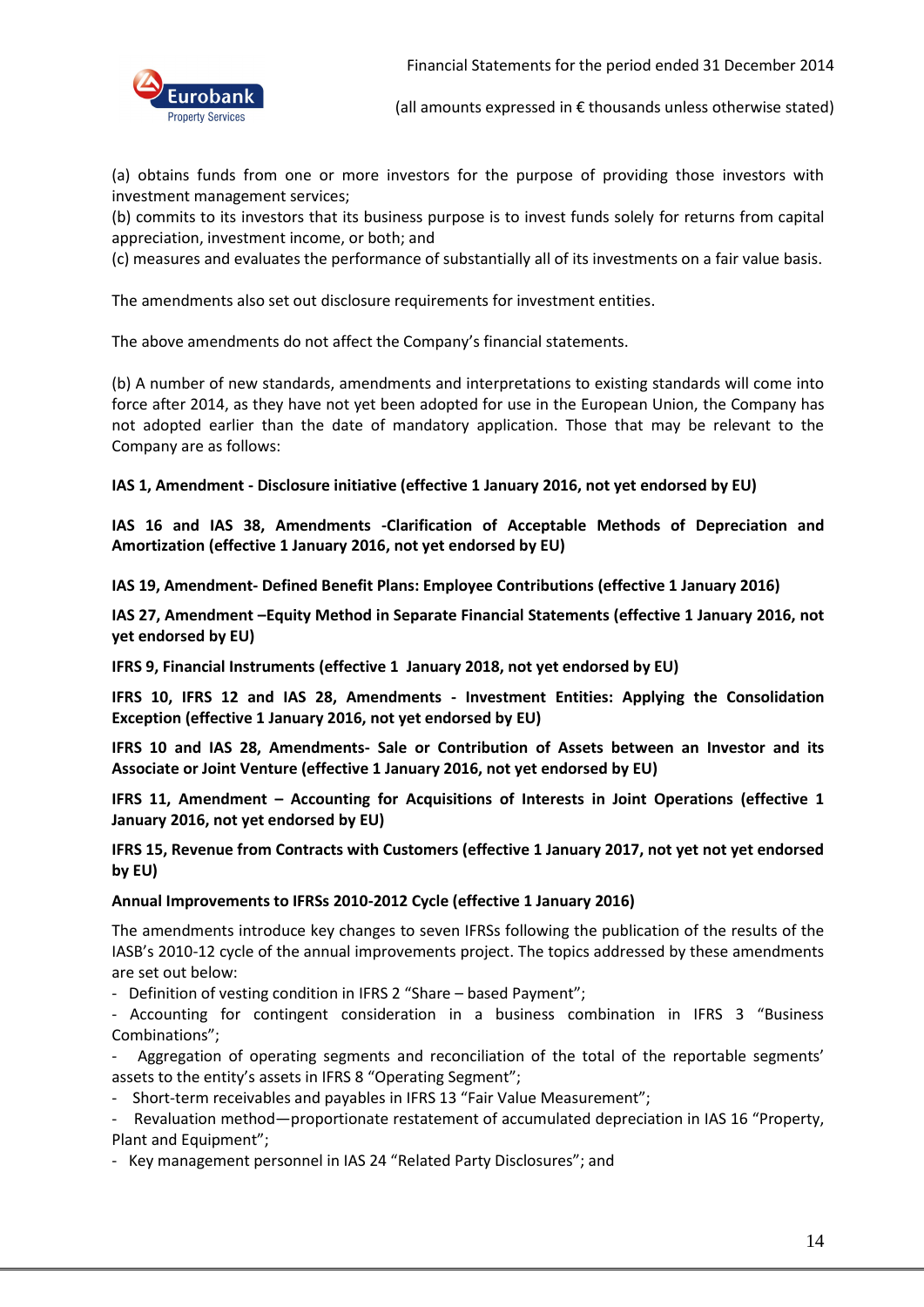

- Revaluation method—proportionate restatement of accumulated amortization in IAS 38 "Intangible Assets"

#### **Annual Improvements to IFRSs 2011-2013 Cycle (effective 1 January 2015)**

The amendments introduce key changes to four IFRSs following the publication of the results of the IASB's 2011-13 cycle of the annual improvements project. The topics addressed by these amendments are set out below:

- Scope exceptions for joint ventures in IFRS 3 "Business Combinations";

- Scope of portfolio exception in IFRS 13 "Fair Value Measurement";

- Clarifying the interrelationship between IFRS 3 "Business Combinations" and IAS 40 "Investment Property" when classifying property as investment property or owner-occupied property in IAS 40; and

- Meaning of "effective IFRSs" in IFRS 1 First-time Adoption of International Financial Reporting **Standards** 

# **Annual Improvements to IFRSs 2012-2014 Cycle (effective 1 January 2016, not yet endorsed by EU)**

The amendments introduce key changes to four IFRSs following the publication of the results of the IASB's 2012-14 cycle of the annual improvements project. The topics addressed by these amendments are set out below:

- Clarifying in IFRS 5 "Non-current assets held for sale and discontinued operations" that, when an asset (or disposal group) is reclassified from 'held for sale' to 'held for distribution', or vice versa, this does not constitute a change to a plan of sale or distribution, and does not have to be accounted for as such.

- Adding in IFRS 7 "Financial instruments: Disclosures" specific guidance to help management determine whether the terms of an arrangement to service a financial asset which has been transferred constitute continuing involvement. It also clarifies that the additional disclosure required by the amendments to IFRS 7, "Disclosure – Offsetting financial assets and financial liabilities" is not specifically required for all interim periods, unless required by IAS 34.

- Clarifying in IAS 19 "Employee benefits" that, when determining the discount rate for postemployment benefit obligations, it is the currency that the liabilities are denominated in that is important, and not the country where they arise.

- Clarifying in IAS 34 "Interim financial reporting" what is meant by the reference in the standard to 'information disclosed elsewhere in the interim financial report'.

#### **IFRIC 21 Contributions (effective from January 1, 2015)**

The above amendments do not affect the Company's financial statements.

The finanacial statements are prepared under the historical cost convention as modified by the revaluation of available-for-sale financial assets and of financial assets and financial liabilities (including derivatives instruments) at fair-value-through-profit-or-loss.

The preparation of financial statements in conformity with the IFRS requires the use of estimates and assumptions that affect the reported amounts of assets and liabilities and disclosure of contigent liabilities at the date of the financial statements and the reported amounts of revenues and expenses during the reporting period. Although these estimates are based on management's best knowledge of current events and actions, actual results ultimately may differ from those estimates.

The Company's presentation currency is the Euro  $(\epsilon)$ .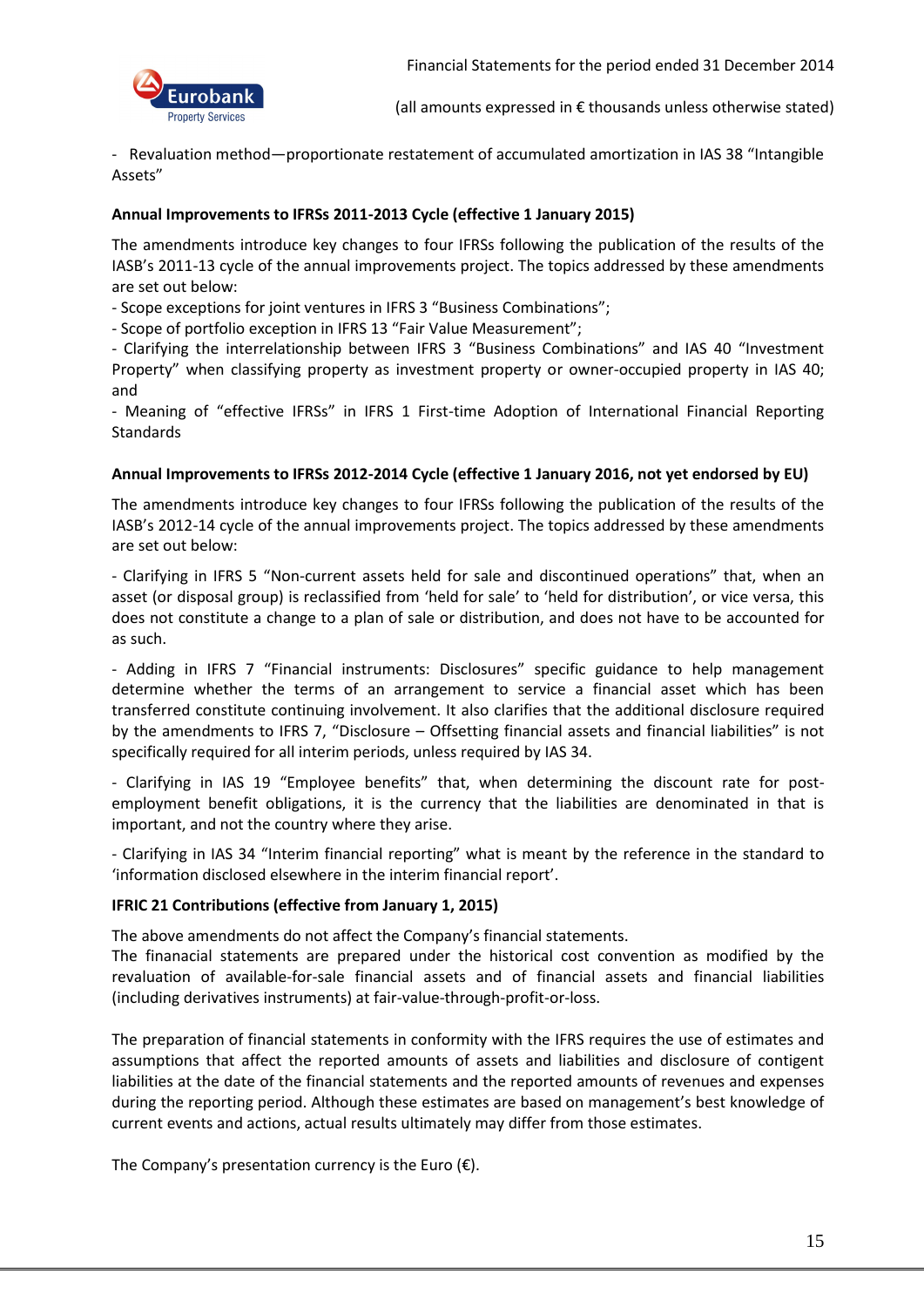

#### **2.2 Foreign currency translation**

#### **(a) Functional and presentational currency**

Items included in the financial statements of the Company are measured using the currency of the primary economic environment in which the entity operates (the 'functional currency'). The financial statements are presented in Euro, which is the Company's functional and presentation currency

#### **(b) Transactions and balances**

Foreign currency transactions are translated into the functional currency using the exchange rates prevailing at the dates of the transactions. Foreign exchange gains and losses resulting from the settlement of such transactions and from the translation at year-end exchange rates of monetary assets and liabilities denominated in foreign currencies are recognised in the income statement.

#### **2.3 Investments in associate companies**

Investments in associates are measured through the equity method and presented in the financial statements at cost less any impairment losses.

#### **2.4 Property, plant and equipment**

All property, plant and equipment are stated in the balance sheet at historical cost less accumulated depreciation. Historical cost includes expenditure that is directly attributable to the acquisition of the items.

Subsequent costs are included in the asset's carrying amount or recognised as a separate asset, as appropriate, only when it is probable that future economic benefits associated with the item will flow to the Group and the cost of the item can be measured reliably. Repairs and maintenance costs are charged to the income statement during the financial period in which they are incurred.

Depreciation, based on the component approach, is calculated so as to write off the cost of the assets, over their estimated useful lives, using the straight-line method, as follows

Leasehold improvements 25 years, according to the duration of the contract or the useful life if less.

Furniture and equipment  $1 - 7$  years

The assets' residual values and useful lives are reviewed, and adjusted if appropriate, at least each financial year end.

An asset's carrying amount is written down immediately to its recoverable amount if its carrying amount is greater than its estimated recoverable amount.

The gain or loss arising on the disposal of an asset is determined as the difference between the sale proceeds and the carrying amount of the asset and is recognised in the income statement.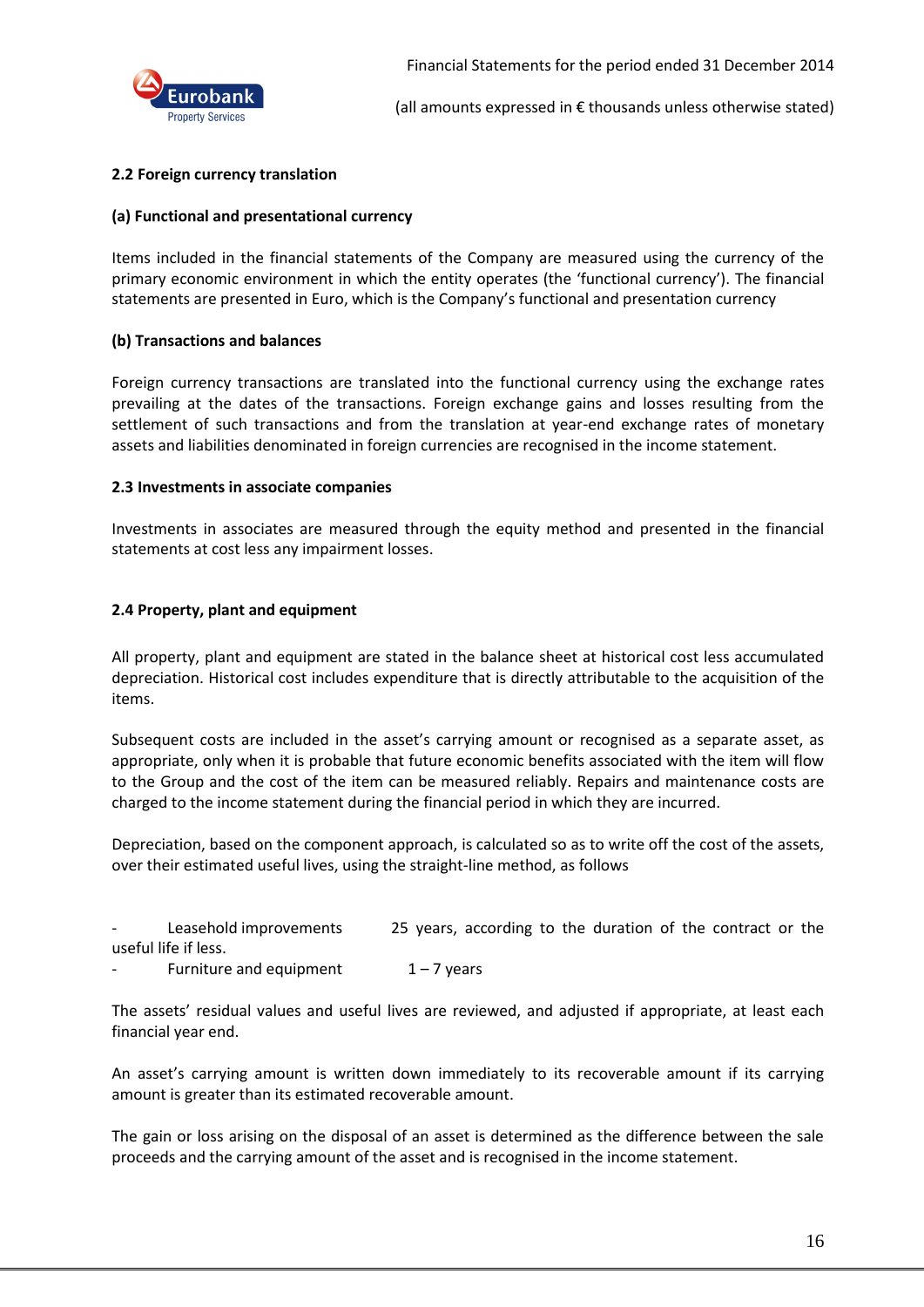

# **2.5 Intangible assets**

# (a) Software

Costs associated with maintenance of existing software programs are recognized as expenses when incurred. Costs directly attributable with the development of identifiable and unique software controlled by the Company and will generate probable future economic benefits are recognized as intangible assets and amortized on a straight-line method over the useful life of 1 - 5 years.

# (β) Other intangible assets – Contracts with customers

Other intangible assets are intangibles that are separated or arise from contractual or other legal rights and are amortised on a straight line during the projected useful life (fifty years). Other intangible assets relate to contracts for services related to property (valuations, brokerage) purchased by the Company with the transfer of the valuations sector and brokerage sectors from Grivalia Properties on 1 December 2004.

# **2.6 Leases**

Where the Company is the lessee:

Operating lease – leases in which substantially all risks and rewards of ownership are retained by another party, the lessor, are classified as operating leases. Payments, including prepayments, made under operating leases (net of any incentives received by the lessor) are charged to the income statement on a straight-line basis over the period of the lease. There were no material operating leases for the periods covered by the financial statements..

#### **2.7 Impairment of non financial assets**

Assets that are subject to amortisation or depreciation are tested for impairment whenever events or changes in circumstance indicate that the carrying amount may not be recoverable. An impairment loss is recognised for the amount by which the asset's carrying amount exceeds its recoverable amount.

#### **2.8 Investments**

The Company classifies its investments as available-for-sale. Available for sale financial assets are non derivative financial assets that are either classified in this category either can not be classified as financial assets at fair value through profit, as loans and receivables or investments held to maturity. They are included in non-current assets unless management intends to sell the investment within 12 months from the balance sheet date.

Purchases and sales of investments are recognised on trade date, ie the date on which the Company commits to purchase or sell the asset and are recognized initially at fair value plus transaction costs. Financial assets are derecognised when the rights to receive cash flows expire or when the Company has transferred substantially the risks and rewards of ownership.

Financial assets available for sale later presented at fair value. Unrealised gains and losses from changes in fair value of non-monetary items classified as available for sale are recognized in equity. When investments classified as available for sale are sold or impaired, the accumulated fair value adjustments are transferred to the income statement as gains and losses on investments.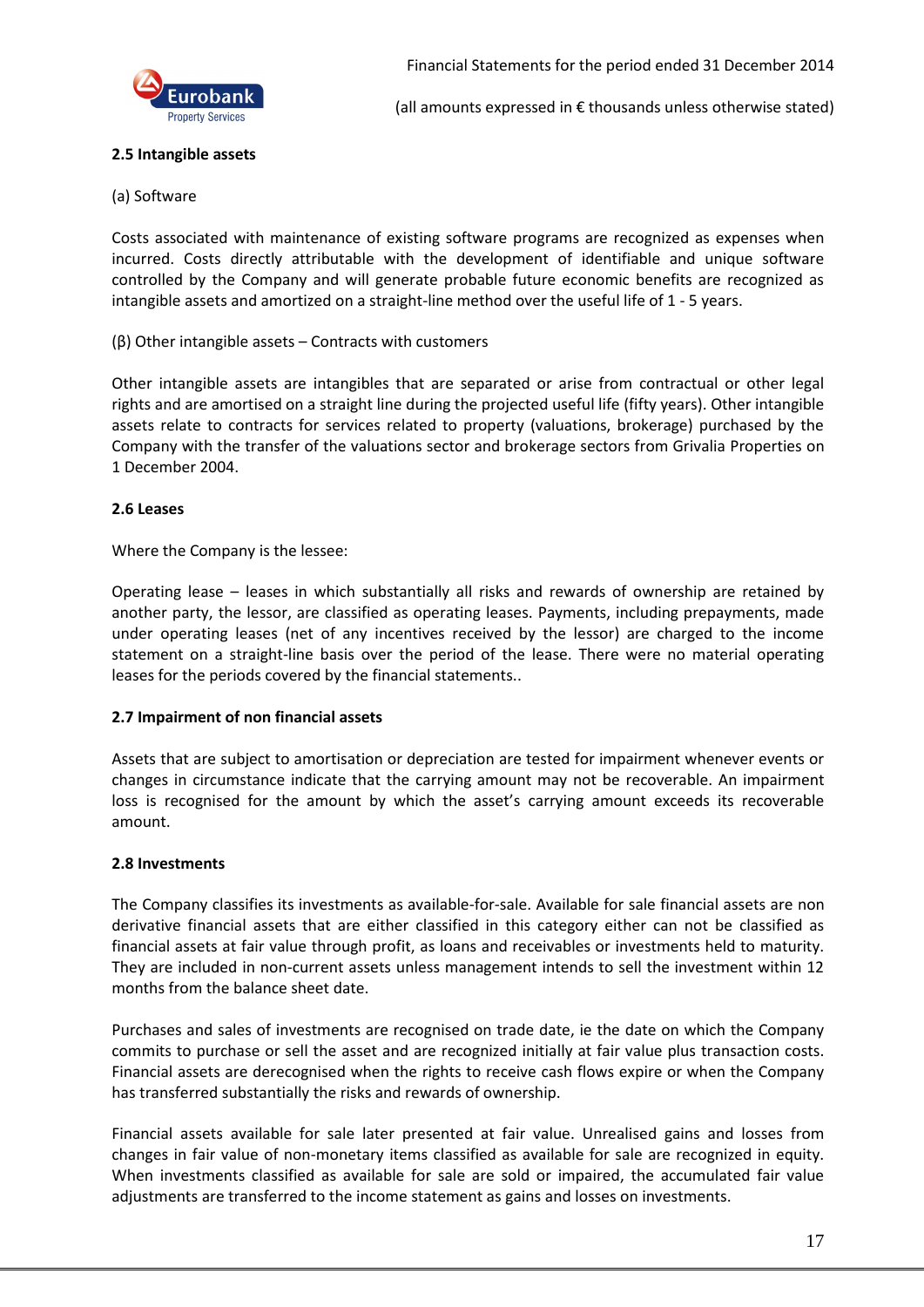

The fair value of investments traded in active markets is determined by current stock prices offer. The fair value of unlisted securities and other financial assets where the market is not active, determined using valuation techniques. These techniques include using recent transactions were at arm's length, the reference to the current price of comparable items which are traded, and the discounted cash flows adjusted to reflect the specific circumstances of the issuer.

The Company, at each balance sheet date, considers whether there is objective evidence that a financial asset or group of financial assets is impaired. Where securities are classified as available for sale and there is significant or a decrease in fair value below cost, this is taken into account to determine if these investments are impaired.

If any such indication exists for financial assets available for sale, the cumulative loss, measured as the difference between the acquisition cost and current fair value, less any impairment loss, which has previously recognized in profit or loss is removed from equity and recognized in the income statement. The impairment loss in respect of equity instruments is recognized in the income statement and is not reversed.

#### **2.9 Trade Receivables**

Trade receivables are recognised initially at their fair value and subsequently measured at amortised cost using the effective interest rate method, unless the effects of discounting are not material, less provision for impairment. A provision for impairment of trade receivables is established when there is objective evidence that the Company will not be able to collect all amounts due according to the original terms of the receivables.

The amount of the provision is the difference between the asset's carrying amount and the present value of estimated future cash flows, discounted at the effective interest rate.

#### **2.10 Cash and cash equivalents**

Cash and cash equivalents include cash in hand and time deposits held with banks with original maturities of three months or less.

#### **2.11 Share Capital**

Ordinary shares are classified as equity. Incremental costs directly attributable to the issue of new shares or options are shown in equity as a deduction (net of tax), from the proceeds.

#### **2.12 Bank Borrowings**

Borrowings are recognised initially at fair value, net of transaction costs incurred. Borrowings are subsequently stated at amortised cost. Any difference between the proceeds received (net of transaction costs) and the redemption values are recognised in the income statement over the period of the borrowings using the effective interest rate method. At the end of the current year and the previous year the Company had no bank loans.

#### **2.13 Taxes**

The current income tax charge is calculated on the basis of the tax laws enacted or substantively enacted at the balance sheet date.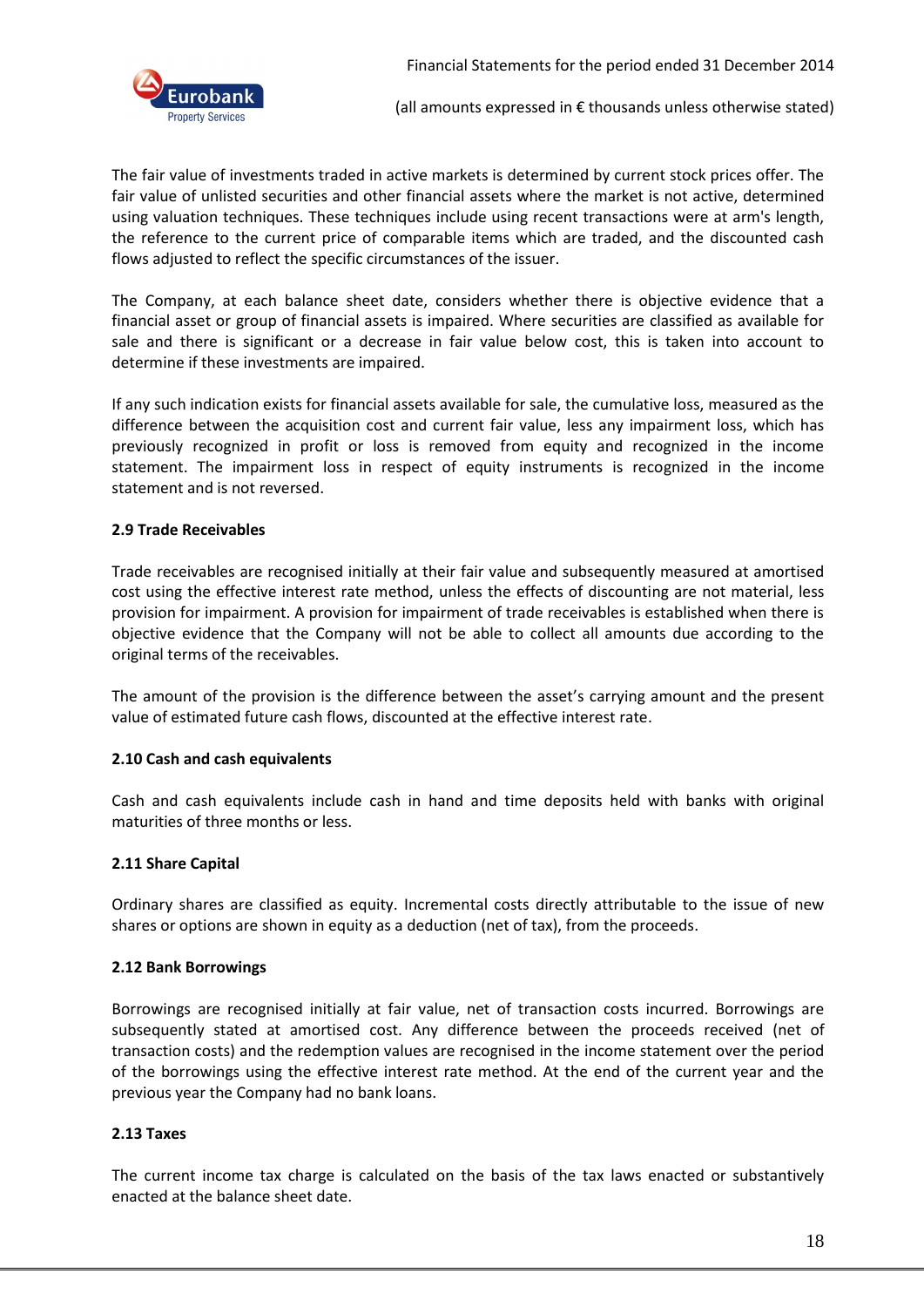

Deferred income tax is provided in full, using the liability method, on temporary differences arising between the tax bases of assets and liabilities and their carrying amounts in the financial statements. However, the deferred income tax is not accounted for if it arises from initial recognition of an asset or liability in a transaction other than a business combination that at the time of the transaction affects neither accounting nor taxable profit nor loss.

Deferred income tax is determined using tax rates (and laws) that have been enacted or substantially enacted by the balance sheet date and are expected to apply when the related deferred income tax asset is realised or the deferred income tax liability is settled.

Deferred income tax assets are recognised to the extent that it is probable that future taxable profit will be available against which the temporary differences can be utilised.

# **2.14 Employee benefits**

The current service cost and interest expense recognized directly in profit. Benefits after retirement include both defined contribution and defined benefit plans. The accrued cost of defined contribution plans is recognized as an expense over the vesting period.

# **(i) Staff retirement indemnity obligations**

In accordance with the local labour legislation, the Company provides for staff retirement indemnity obligation for employees which are entitled to a lump sum payment based on the number of years of service and the level of remuneration at the date of retirement, if they remain in the employment of the Company until normal retirement age.

Provision has been made for the actuarial value of the lump sum payable on retirement using the projected unit credit method. Under this method the cost of providing retirement indemnities is charged to the income statement so as to spread the cost over the period of service of the employees, in accordance with the actuarial valuations which are performed every year. The obligation is calculated as the present value of the estimated future cash outflows using interest rates of government securities which have terms to maturity approximating the terms of the related liability. Actuarial gains and losses that arise in calculating the Company's obligation in respect of the obligations are charged directly in the profit and loss for the year.

In addition, the Company has enhanced the above provision by taking into consideration potential separations before normal retirement based on the terms of previous voluntary separation schemes. The Company recognises separation indemnity when it is demonstrably committed to separations either according to detailed formal plans which are announced and cannot be withdrawn or as a result of mutually agreed termination terms. Benefits payable in more than 12 months from the balance sheet date are discounted to present value.

#### **(ii) Performance based cash payments (based on employee's performance)**

The Company's Management awards high performing employees with bonuses in cash. Cash payments requiring General Meeting approval as distribution of profits to staff are recognised as employee benefit expense in the accounting period that they are approved by the Company's shareholders.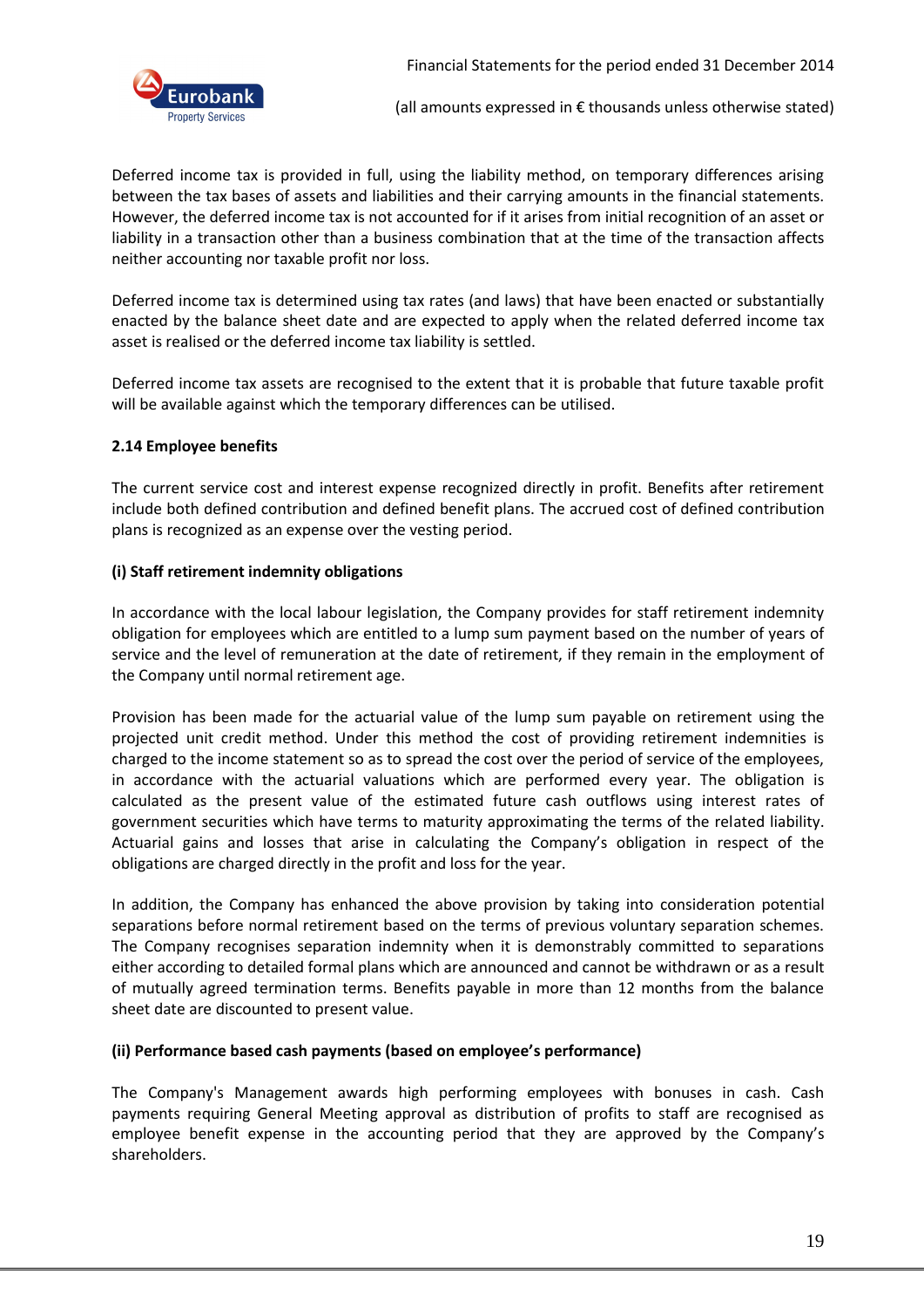

# **2.15 Provisions**

Provisions for legal claims are recognised when: the Company has a present legal or constructive obligation as a result of past events; it is probable that an outflow of resources will be required to settle the obligation; and the amount has been reliably estimated.

Where there are a number of similar obligations, the likelihood that an outflow will be required in settlement is determined by considering the class of obligations as a whole. A provision is recognised even if the likelihood of an outflow with respect to any one item included in the same class of obligations may be small.

Provisions are measured at the present value of management's best estimate of the expenditure required to settle the present obligation at the balance sheet date. The discount rate used to determine the present value reflects current market assessments of the time value of money and the risks specific to the liability.

#### **2.16 Revenue Recognition**

Revenue includes income from property management, advisory services, valuations and brokerage services. The income from property management and other services (valuations, brokerage etc.) are recognized in the period the services are rendered. In the case, where the Company acts as an intermediary, the commission and not the gross income is recognised.

#### **2.17 Dividend distribution**

The dividend distribution to the Company's shareholders is recognised as a liability in the Company's financial statements in the period in which the dividends are approved by the General Meeting of Shareholders.

#### **2.18 Interest Expense**

Interest expenses for borrowings are recognised within 'finance costs' in the income statement using the effective interest rate method.

The effective interest rate method is a method of calculating the amortised cost of a financial asset or financial liability and of allocating the interest income or interest expense over the relevant period. The effective interest rate is the rate that exactly discounts estimated future cash payments or receipts throughout the expected life of the financial instrument, or a shorter period where appropriate to the net carrying amount of the financial asset or the financial liability.

When calculating the effective interest rate, the Group estimates cash flows considering all contractual terms of the financial instrument (for example, prepayment options) but does not consider future credit losses. The calculation includes all fees and points paid or received between parties to the contract that are an integral part of the effective interest rate, transaction costs and other premiums or discounts.

#### **2.19 Off-setting financial instruments**

Financial assets and liabilities are offset and the net amount reported in the balance sheet only when there is a legal enforceable right to offset the recognised amounts and there is an intention to settle on a net basis, or to realise the asset and settle the liability simultaneously.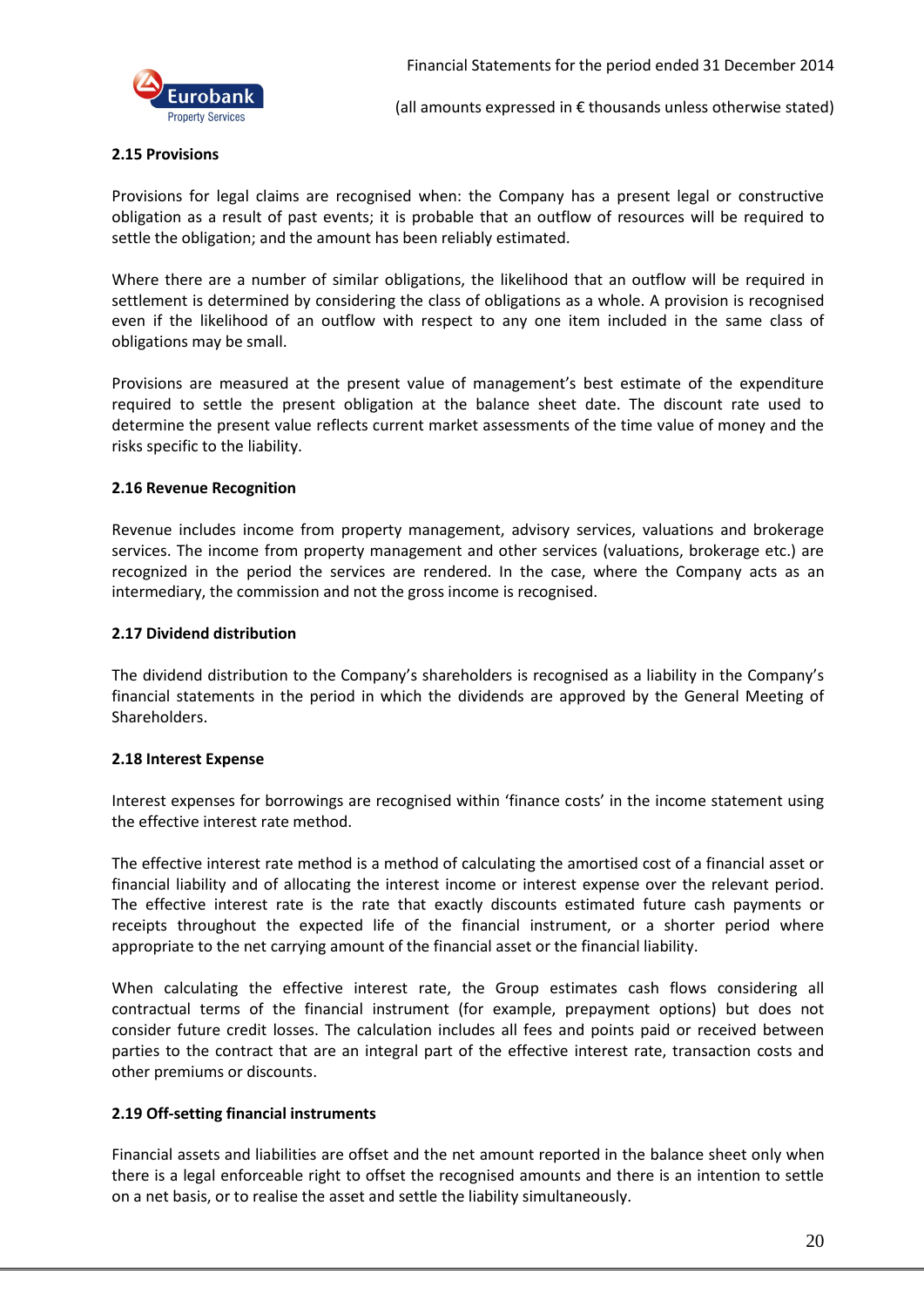

# **2.20 Comparative data**

Where required comparative figures have been adjusted to conform with the presentation of financial statements for the current year.

#### **3. Financial risk management**

#### **3.1 Financial risk management**

The Company's activities expose it to a variety of financial risks: market risk (including price risk and cash flow interest rate risk), credit risk and liquidity risk. The financial risks relate to the following financial instruments: trade receivables, cash and cash equivalents, trade and other payables and borrowings. The accounting policy with respect to these financial instruments is described in Note 2.

Risk management is carried out by the Company's management based on the advice of the treasury and risk management departments within its parent company, Eurobank Ergasias S.A.. Risk management primarily focuses on the identification and evaluation of financial risk, which includes the following specific areas: such as foreign exchange risk, interest rate risk, credit risk, use of derivative financial instruments and non-derivative financial instruments and investing excess liquidity.

#### **α) Market risk**

# **(i) Foreign exchange risk**

The Company operates in a single economic environment (Greece) and not significantly exposed to risks from foreign currency due to the limited value of foreign currency transactions.

#### **(ii) Price risk**

The Company is not significantly exposed to price risk, since the financial assets held for sale are not considered significant.

#### **(iii) Cash flow and fair value interest rate risk**

The Company's exposure to risk from fluctuations in interest rates is limited because it comes from time-deposits.

#### **b) Credit risk**

The Company has significant concentrations of credit risk with respect to cash balances and deposits held with the parent company. However, no significant losses are anticipated, as since cash transactions are restricted to the parent company.

Receivables from third party customers were €100ths (in 2013: €297ths.), for which the provision for Bad & doubtful debts is €10ths (2013: €44ths.)

# **c) Liquidity risk**

Prudent liquidity risk management implies sufficient cash balances, the availability of funding through an adequate amount of committed credit facilities and the ability to close out market positions. Due to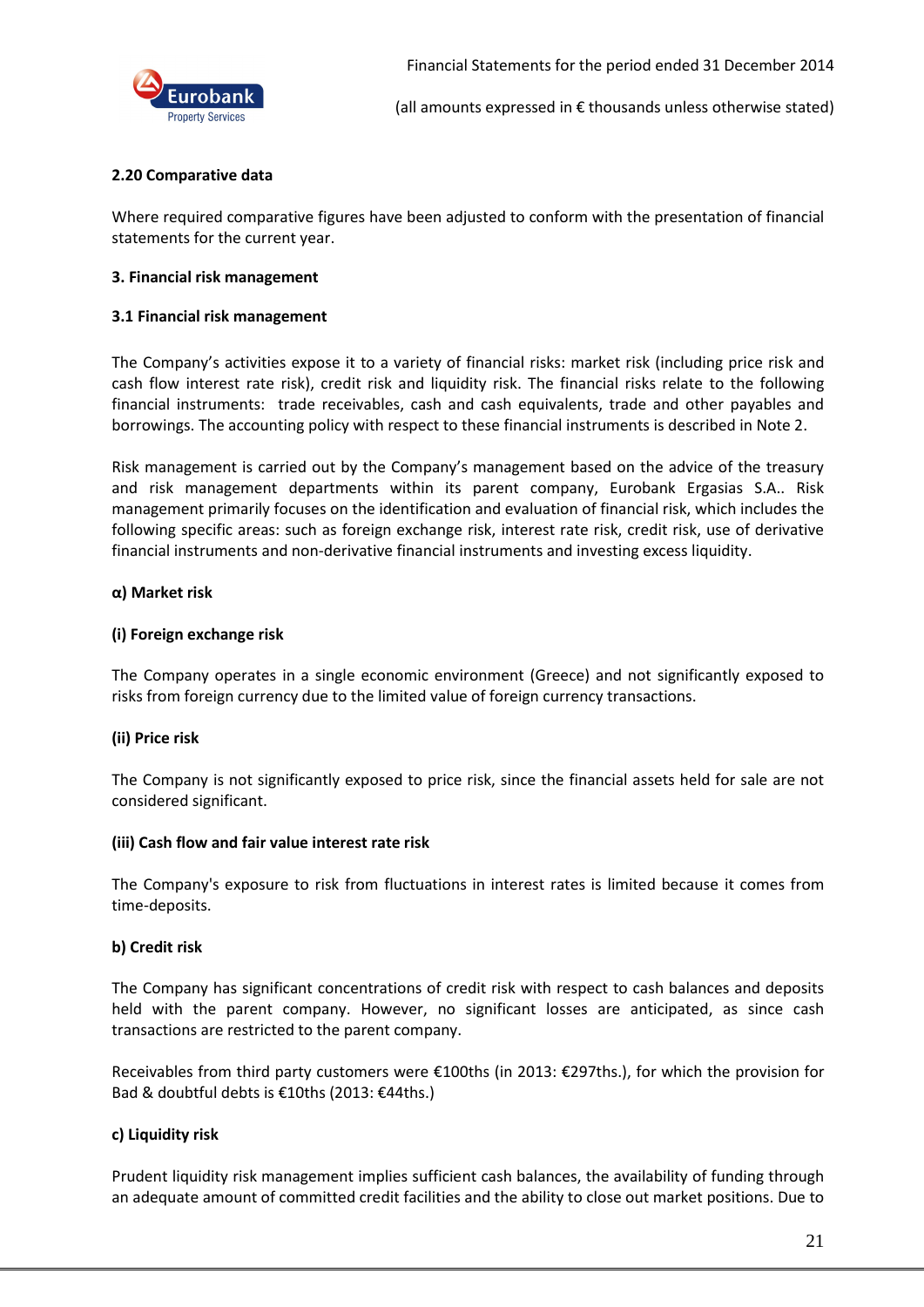the dynamic nature of the underlying business, the Company's management aims to maintain flexibility in funding by keeping adequate cash and committed credit lines available. The Management believes that the company is not exposed to significant liquidity risk, since the company expects will continue to make significant contributions, and the Company will be able to ensure, if necessary, additional lines of credit from its parent company.

The Company's liquidity position is monitored on a regular basis by the management. A summary table is presented below with maturity of financial liabilities:

|                                                           | Year ended<br>31 December |       |
|-----------------------------------------------------------|---------------------------|-------|
| <b>Financial liabilities</b>                              | 2014                      | 2013  |
| <b>Current liabilities</b>                                |                           |       |
| Trade and other payables (maturity within one year)       | 1.790                     | 2.066 |
| Current income tax liabilities (maturity within one year) |                           |       |
|                                                           | 1.790                     | 2.066 |

# **3.2 Capital risk management**

The Company's objectives when managing capital are to safeguard the Company's ability to continue as a going concern in order to provide returns for shareholders and benefits for other stakeholders and to maintain an optimal capital structure.

In order to maintain or adjust the capital structure, the Company may adjust the amount of dividend paid to shareholders, return capital to shareholders, issue new shares or sell assets.

# **3.3 Fair value of financial assets and liabilities**

Fair value is the amount for which an asset could be exchanged or a liability settled, between knowledgeable, willing parties in an arm's length transaction. The purchase price, where an active market (such as a recognized stock exchange) is the best evidence of fair value of a financial instrument. Where no prices are market, the fair value of financial assets and liabilities calculated using present value or other valuation techniques where all significant variables are observable in the market.

The values obtained using these methods, are significantly affected by assumptions concerning the amount and timing of future cash flows and discount rates used.

All financial assets at fair value are classified at the end of each year in one of the three level fair value hierarchy depending on whether the valuation based on observable or non observable market data.

**Level 1** - quoted prices in active markets for financial assets with similar characteristics. These values should be readily and regularly available from an active stock or index / market and represent actual and regularly occurring market transactions on arm's length. This level includes quoted shares, debt securities and derivatives traded.

**Level 2** - Financial instruments valued using valuation methods that all important data from observable prices. This level includes OTC derivatives and structured financial assets and liabilities.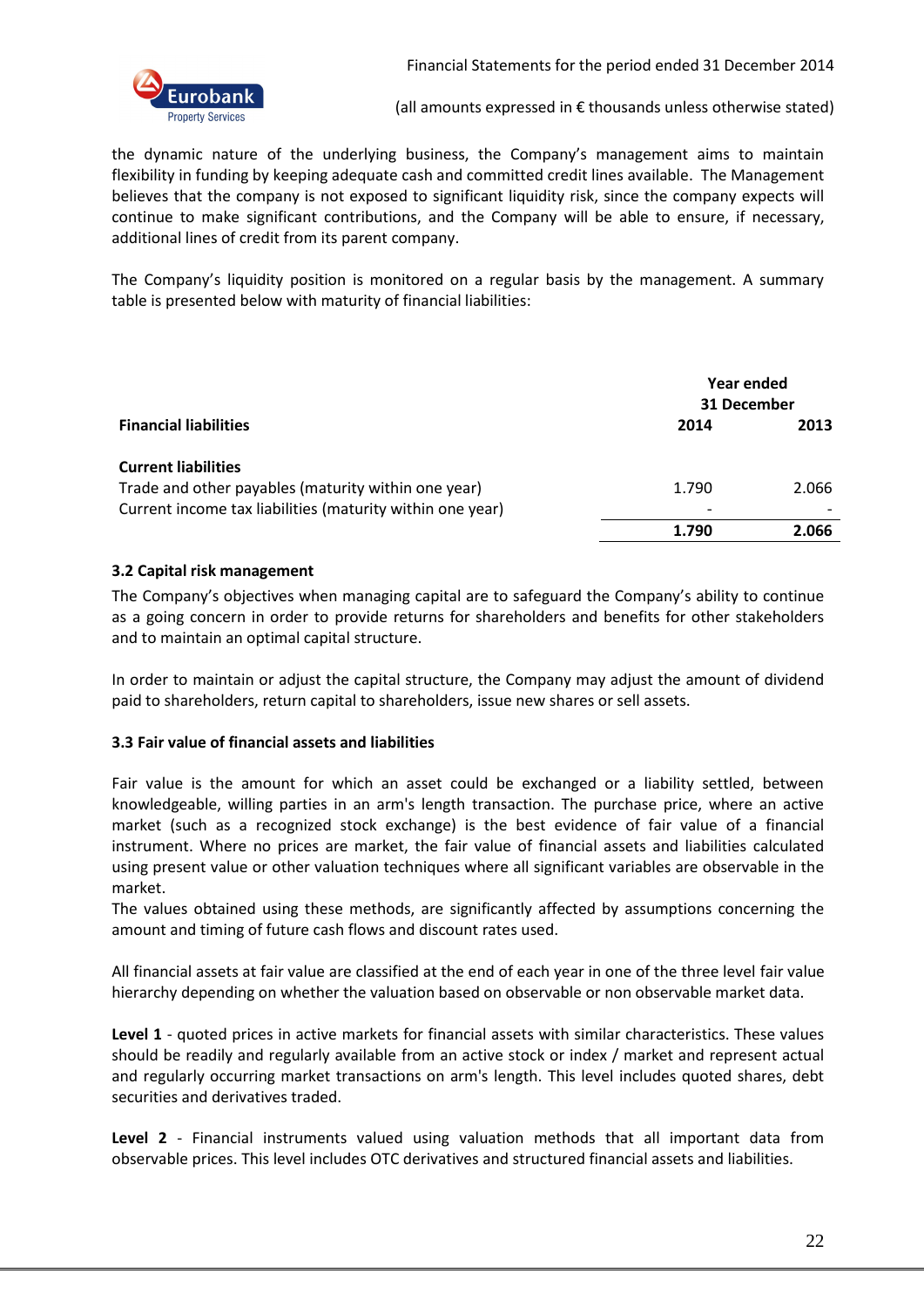

**Level 3** - Financial assets measured using valuation techniques with significant input from several unobservable prices.

The Company has no significant exposure to fluctuations in fair value and book value of financial assets and liabilities is substantially equivalent to their fair values, except where indicated otherwise.

#### **4. Critical accounting estimates and assumptions**

Estimates and assumptions are continually evaluated and are based on historical experience as adjusted for current market conditions and other factors, including expectations of future events that are believed to be reasonable under the circumstances.

#### **4.1 Critical accounting estimates and assumptions**

The Company makes estimates and assumptions concerning the future. The estimates and assumptions that have a significant risk of causing a material adjustment to the carrying amounts of assets and liabilities within the next financial year are discussed below:

#### **Income tax:**

Estimates are required in determining the provision for income tax. The Company recognise provisions for expected tax audits based on estimates of whether additional taxes will arise. Where the final tax outcome differs from the amounts initially recognised, such differences will impact the income tax and deferred tax liabilities during the period in which such determination is made. The income tax expense includes the effect of deferred tax according with the IAS 12.

#### **Intangible assets (customers contracts):**

The Company estimates that the useful life, of the contracts acquired for the sector of valuations and brokerage from Grivalia Properties, on December 1, 2004, is up to 15 (fifteen) years. The Company review's the useful live on an annual basis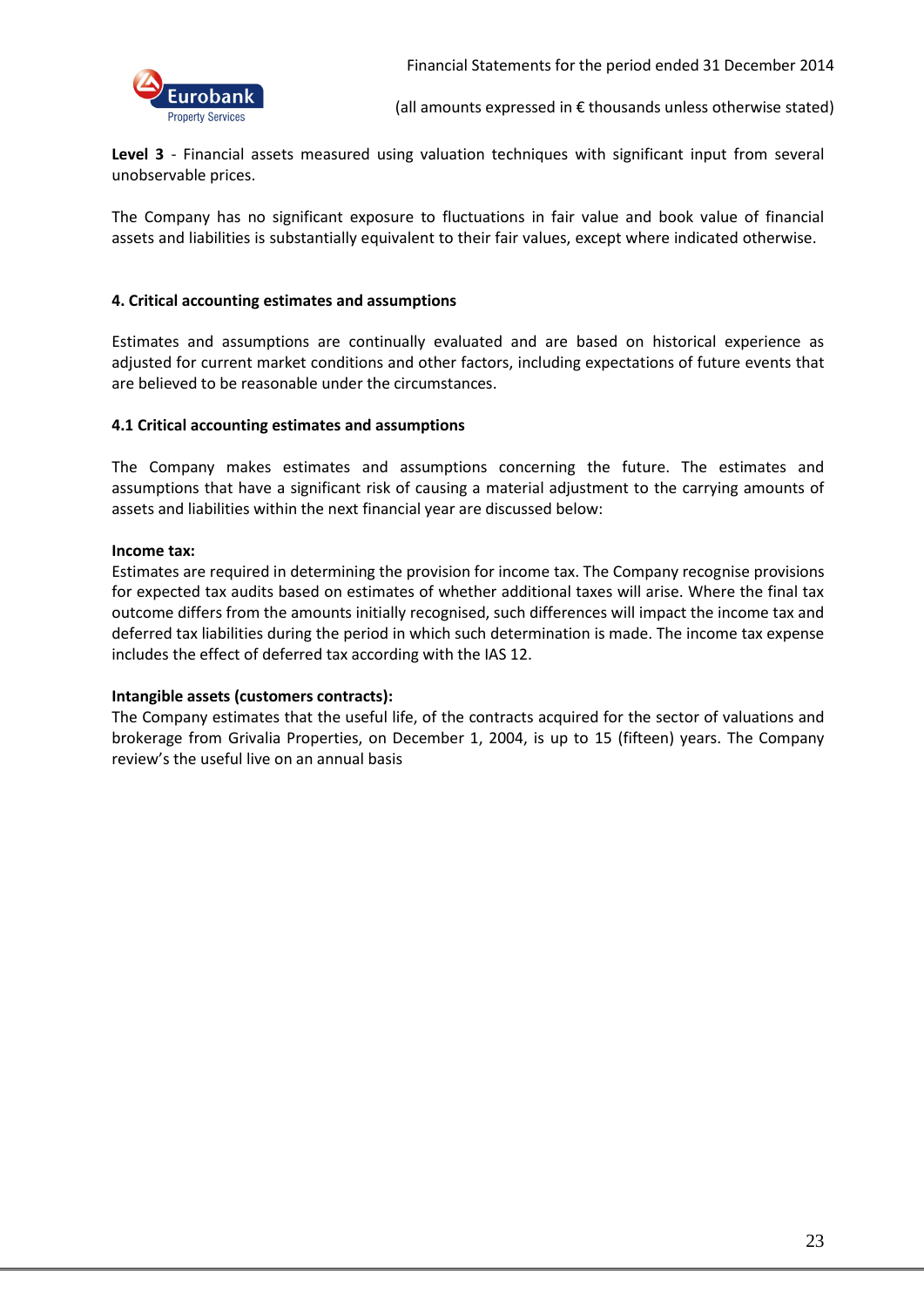

# **5. Property, plant & equipment**

|                                 | Land and buildings,<br>Leasehold<br>improvements | <b>Furniture and</b><br>Equipment | <b>Totals</b> |
|---------------------------------|--------------------------------------------------|-----------------------------------|---------------|
| Cost                            |                                                  |                                   |               |
| Balance 1 January 2013          | 333                                              | 306                               | 639           |
| Additions                       |                                                  |                                   |               |
| <b>Balance 31 December 2013</b> | 333                                              | 306                               | 639           |
| <b>Accumulated depreciation</b> |                                                  |                                   |               |
| Balance 1 January 2013          | 130                                              | 256                               | 386           |
| Depreciation charge             | 13                                               | 25                                | 38            |
| <b>Balance 31 December 2013</b> | 143                                              | 281                               | 424           |
| Net Book Value 31 December 2013 | 190                                              | 25                                | 215           |
| Cost                            |                                                  |                                   |               |
| Balance 1 January 2014          | 333                                              | 306                               | 639           |
| <b>Disposals</b>                |                                                  | (34)                              | (34)          |
| Write-offs                      | (247)                                            |                                   | (247)         |
| Additions                       |                                                  | 1                                 | 1             |
| <b>Balance 31 December 2014</b> | 86                                               | 273                               | 359           |
| <b>Accumulated depreciation</b> |                                                  |                                   |               |
| Balance 1 January 2014          | 143                                              | 281                               | 424           |
| <b>Disposals</b>                |                                                  | (32)                              | (32)          |
| Write-offs                      | (131)                                            |                                   | (131)         |
| Depreciation charge             | 8                                                | 4                                 | 12            |
| <b>Balance 31 December 2014</b> | 20                                               | 253                               | 273           |
| Net Book Value 31 December 2014 | 66                                               | 20                                | 86            |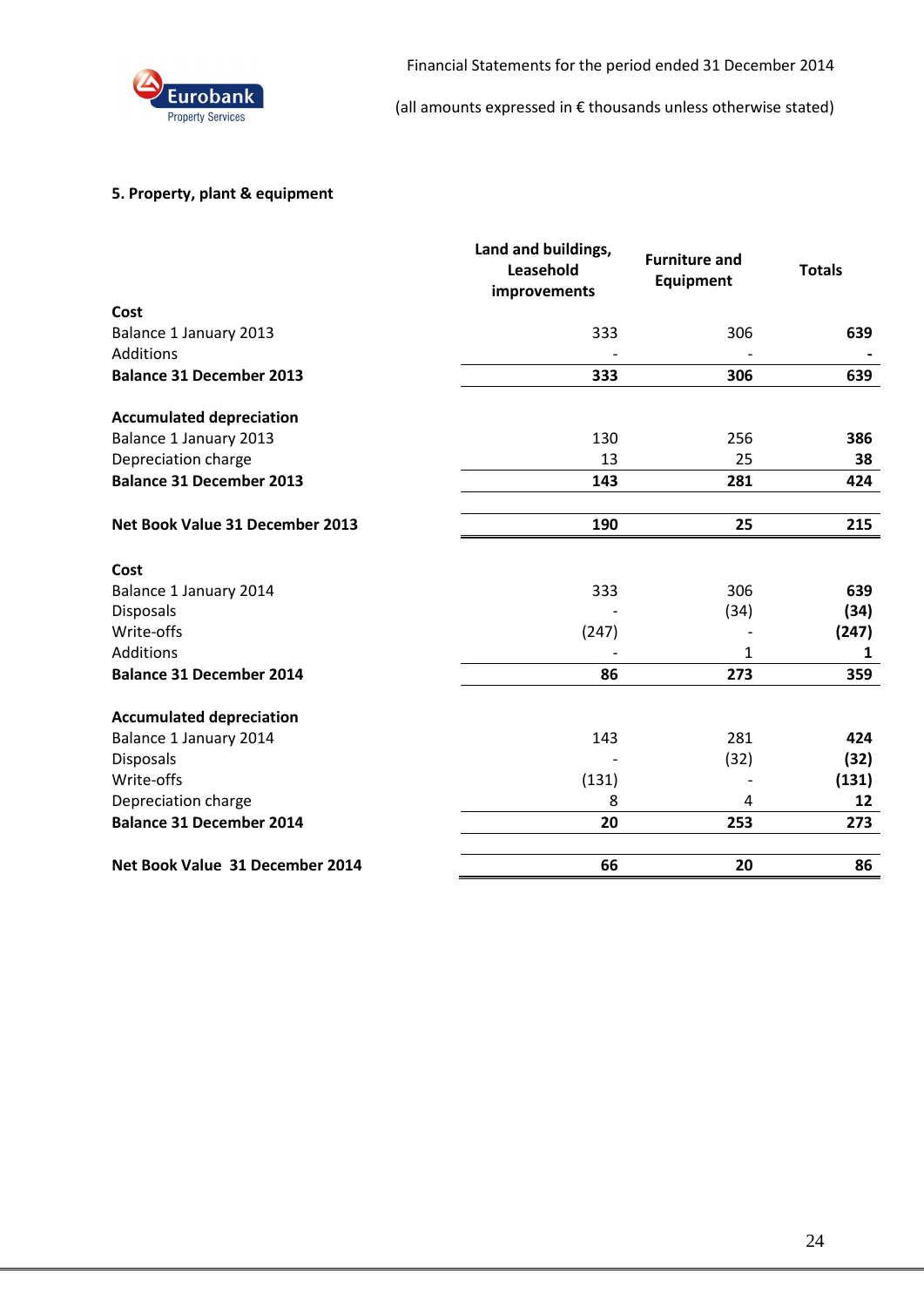

#### **6. Intangible Assets**

|                                 | Other intangible            |                                   |               |  |
|---------------------------------|-----------------------------|-----------------------------------|---------------|--|
|                                 | Computer<br><b>Software</b> | assets<br>(Customer<br>Contracts) | <b>Totals</b> |  |
| Cost                            |                             |                                   |               |  |
| Balance 1 January 2013          | 472                         | 5.587                             | 6.059         |  |
| Additions                       | 154                         |                                   | 154           |  |
| <b>Balance 31 December 2013</b> | 626                         | 5.587                             | 6.213         |  |
| <b>Accumualted amortisation</b> |                             |                                   |               |  |
| Balance 1 January 2013          | 389                         | 904                               | 1.293         |  |
| Amortisation charge             | 59                          | 112                               | 171           |  |
| <b>Balance 31 December 2013</b> | 448                         | 1.016                             | 1.464         |  |
| Net Book Value 31 December 2013 | 178                         | 4.571                             | 4.749         |  |
| Cost                            |                             |                                   |               |  |
| Balance 1 January 2014          | 626                         | 5.587                             | 6.213         |  |
| Additions                       | 18                          |                                   | 18            |  |
| Impairement                     |                             | (3.271)                           | (3.271)       |  |
| <b>Balance 31 December 2014</b> | 644                         | 2.316                             | 2.960         |  |
| <b>Accumualted amortisation</b> |                             |                                   |               |  |
| Balance 1 January 2014          | (448)                       | (1.016)                           | (1.464)       |  |
| Amortisation charge             | (64)                        | (762)                             | (826)         |  |
| <b>Balance 31 December 2014</b> | (512)                       | (1.778)                           | (2.290)       |  |
| Net Book Value 31 December 2014 | 132                         | 538                               | 670           |  |

Other intangible assets (customer contracts) relate to contracts acquired, for the sector of appraisals and brokerage services, by the Company from Grivalia Properties, on 1 December 2004. Contracts with customers are amortised on a straight-line method over their estimated useful life after any impairment losses.

The Company applied a change in accounting estimate of intangible assets (customer contracts), with a new estimated useful economic life from 50 years to 15 years, and an amortization charge in income statement of **€762ths**.

The Company recognised impairement losses of the intangible assets (customer contracts for valuations and brokerage) of **€3.271ths**, due to the decrease of income from valuations, brokerage and the changes in the type of valuations services in the last years.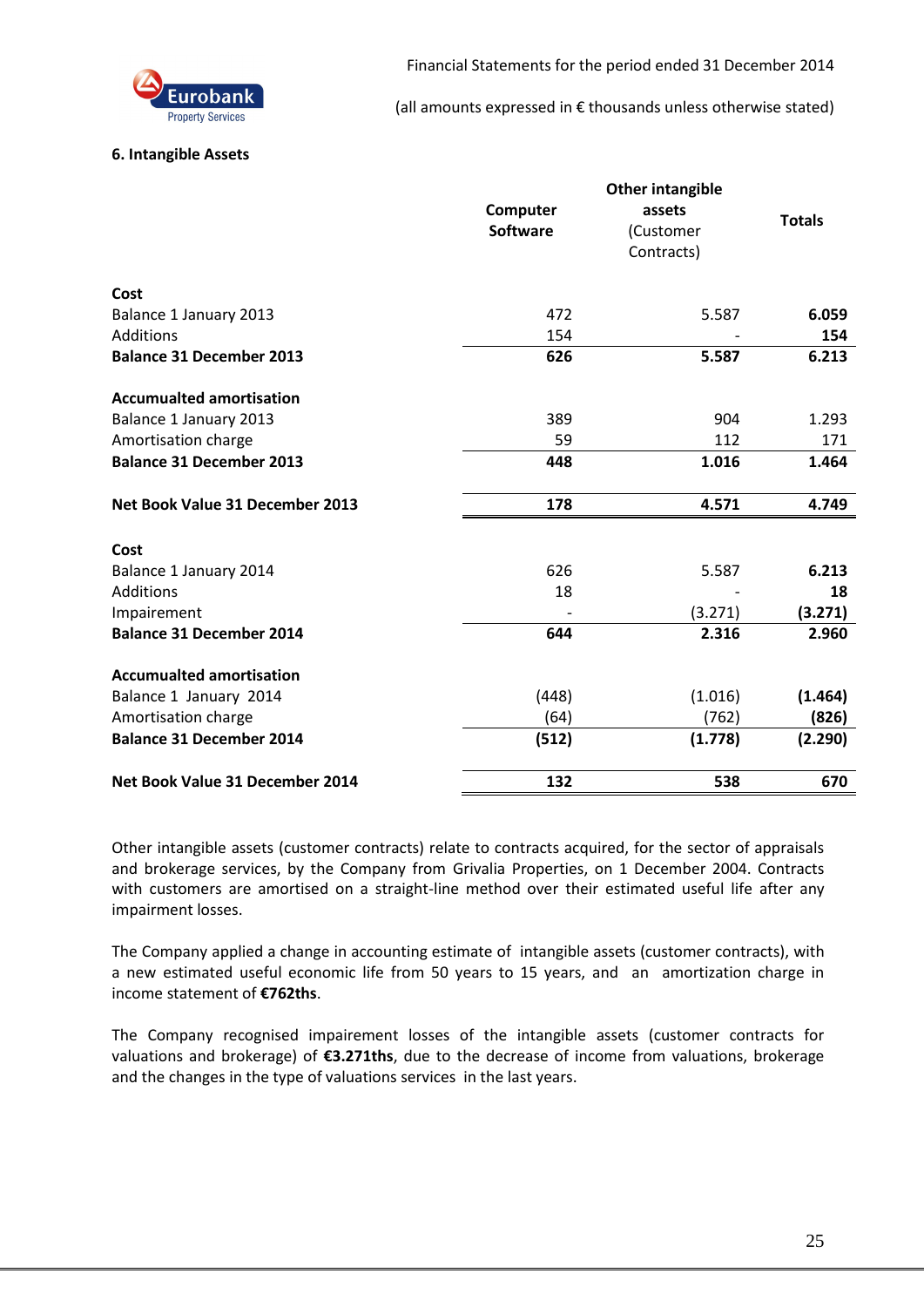# **7. Available-for-sale investment securities**

Available-for-sale investment securities consist of:

|                                               | 31 December |      |
|-----------------------------------------------|-------------|------|
|                                               | 2014        | 2013 |
| Non-listed shares (Company shares in Greece): |             |      |
| PROPINDEX AE                                  | 18          | 18   |

The Company has impaired 100% the participation "Apollonies Aktes SA" in the year 2010.

#### **8. Investments in associate companies**

|                                                  | 31 December |      |
|--------------------------------------------------|-------------|------|
| Associate company:                               | 2014        | 2013 |
| <b>ERB Property Services Sofia AD (Bulgaria)</b> | 377         | $\,$ |

In October 2014 the Company acquired from the company LAMDA Development - Holding SA the 20% of shares and voting rights (30,000 nominal value 1BGN) of the company ERB Property Services Sofia AD (Bulgaria), at a total price **€377ths**.

# **9. Trade and other receivables**

|                                            | 31 December |       |
|--------------------------------------------|-------------|-------|
|                                            | 2014        | 2013  |
| Trade receivables                          | 90          | 253   |
| Receivables from related parties (Note 26) | 6.113       | 5.097 |
| Prepaid expenses                           |             | 96    |
| Other receivables                          | 73          | 95    |
|                                            | 6.276       | 5.541 |

The aging analysis of trade and other receivables is as follows:

|                                            | 31 December 2014  |                          |                        |               |
|--------------------------------------------|-------------------|--------------------------|------------------------|---------------|
|                                            | $0 - 6$<br>months | $6 - 12$<br>months       | 12 months<br>and above | <b>Totals</b> |
| Trade receivables                          | 63                | 15                       | 12                     | 90            |
| Receivables from related parties (Note 26) | 4.469             | 740                      | 904                    | 6.113         |
| Other receivables                          | 73                | $\overline{\phantom{a}}$ |                        | 73            |
|                                            | 4.605             | 755                      | 916                    | 6.276         |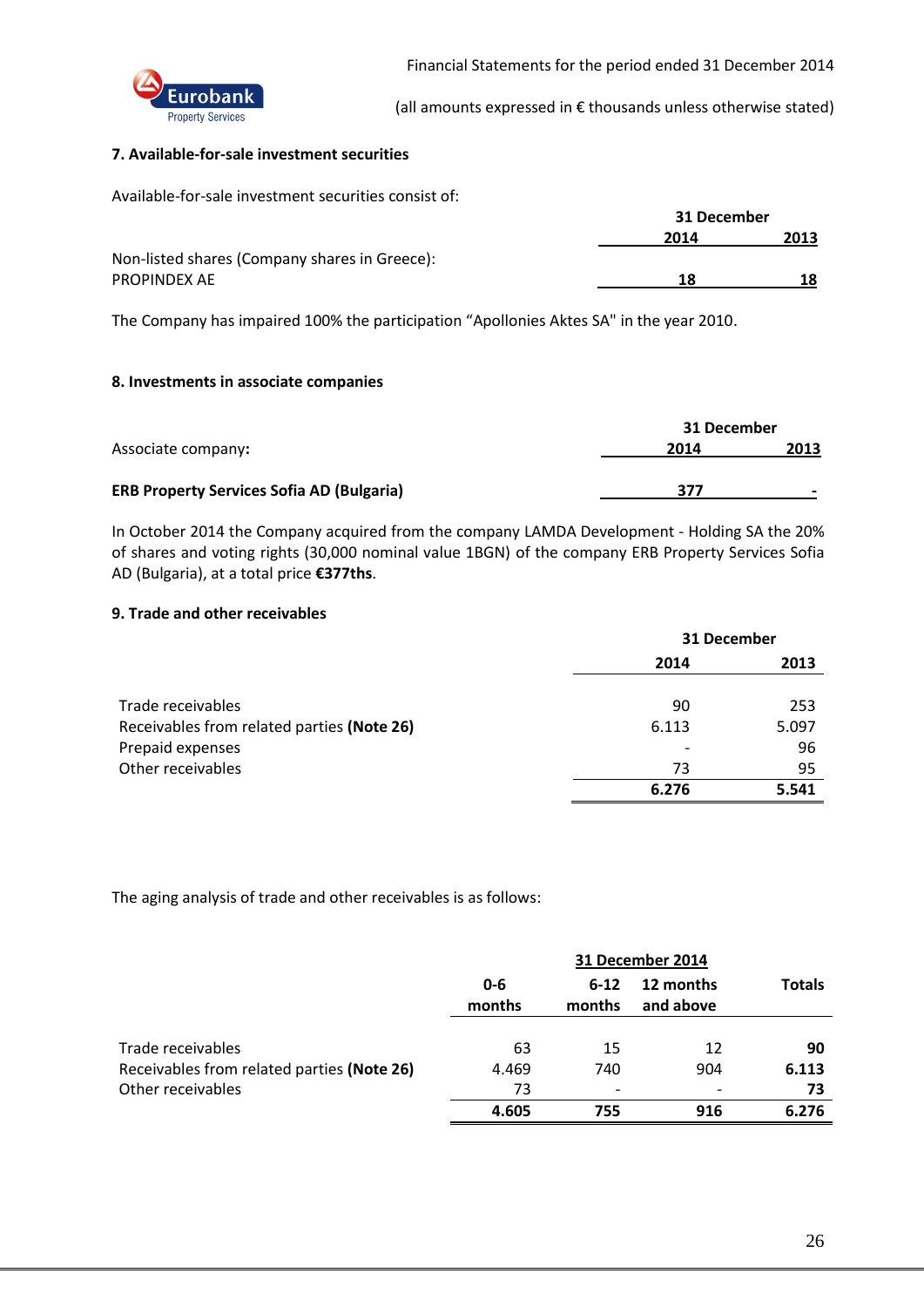

# **31 December 2013**

|                                            | $0 - 6$<br>months | $6 - 12$<br>months | 12 months<br>and above | <b>Totals</b> |
|--------------------------------------------|-------------------|--------------------|------------------------|---------------|
|                                            |                   |                    |                        |               |
| Trade receivables                          | 204               |                    | 47                     | 253           |
| Receivables from related parties (Note 26) | 3.779             | 446                | 872                    | 5.097         |
| Prepaid expenses                           | 96                |                    |                        | 96            |
| Other receivables                          | 95                | -                  |                        | 95            |
|                                            | 4.174             | 448                | 919                    | 5.541         |

The company's management believes that the value of trade and other receivables represents their fair value.

#### **10. Cash and cash equivalents**

|                                                               | 31 December |        |
|---------------------------------------------------------------|-------------|--------|
|                                                               | 2014        | 2013   |
| Cash in hand                                                  | 2           |        |
| Cash at bank for property management at third party buildings | 67          | 132    |
| Cash at bank – sight account                                  | 2.177       | 14.860 |
|                                                               | 2.246       | 14.993 |

Bank balances are held on accounts within the parent company Eurobank Ergasias SA

#### **11. Share Capital**

|                                               | <b>Number</b><br><b>of</b><br>shares | Ordinary<br>shares<br>(value in $\epsilon$ ) | <b>Totals</b><br>in $\epsilon$ |
|-----------------------------------------------|--------------------------------------|----------------------------------------------|--------------------------------|
| <b>Balance 1 January and 31 December 2013</b> | 20.000                               | 648.600                                      | 648.600                        |
| Share Capital increase                        | $\blacksquare$                       | 17.200                                       | 17.200                         |
| <b>Balance 31 December 2014</b>               | 20.000                               | 665.800                                      | 665.800                        |

The total authorized number of ordinary shares is 20.000 with nominal value of €33,29 (2013: €32,43) per share. The share capital is fully paid up.

Based on the decision of the Extraordinary General Meeting on 28.11.2014, the share capital was increased by an amount of seventeen thousand and two hundred (17,200 euros), by increasing the nominal value of the share by 0,86 euros (ie from 32,43 to 33,29 euros). This increase occurred by capitalizing part of retained earnings. The Company has no stock option plan, nor any of their employees participate in the stock option plan of the parent company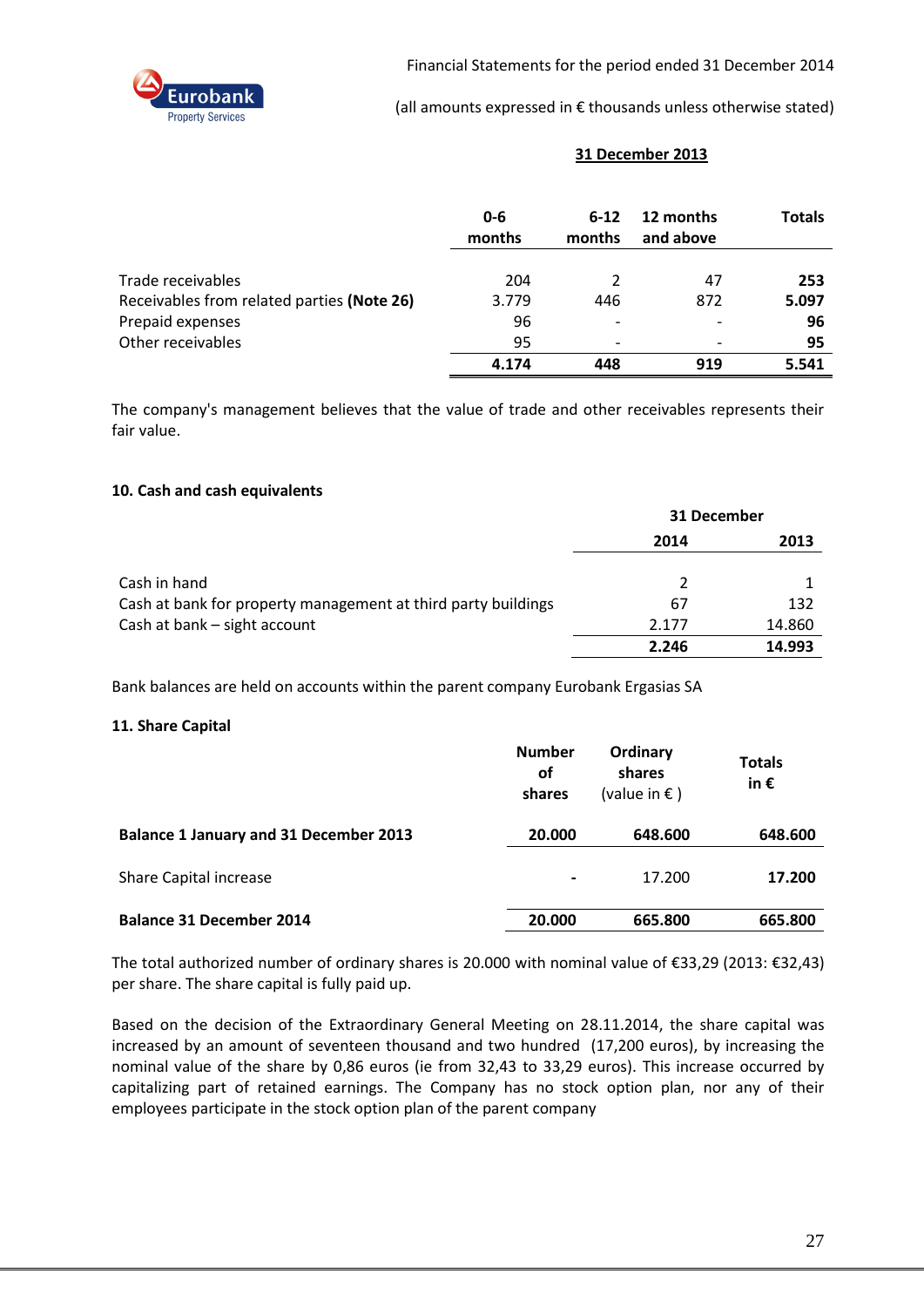

**12. Other Reserves**

|                                 | <b>Statutory</b>         | Legal reserve            | <b>Totals</b> |
|---------------------------------|--------------------------|--------------------------|---------------|
|                                 | reserve                  |                          |               |
| <b>Balance 1st January 2013</b> | 196                      | 146                      | 342           |
| Transfer to share capital       | $\overline{\phantom{0}}$ | (1)                      | (1)           |
| Balance 31 December 2013        | 196                      | 145                      | 341           |
| Transfer from retained earnings | 10                       | $\overline{\phantom{a}}$ | 10            |
| Balance 31 December 2014        | 206                      | 145                      | 351           |

The Company is required in accordance with Greek Law 2190/1920 to transfer 5% of annual net profit to statutory reserve until the accumulated reserves are equal to the 1/3 of the nominal (common) share capital. This reserve can not be distributed to shareholders except in the event of liquidation.

In case that these reserves will be distributed to shareholders as dividends, the distributable profits will be taxed at the tax rate when were in force on the distribution of reserves. There is no such provision for income tax liability in a future distribution of such reserves to shareholders, because such liabilities are recognized the same time with the dividend obligation related to such distributions.

# **13. Deferred Tax**

Deferred tax assets and liabilities are offset when there is an applicable legal right to be offset and when the deferred tax assets and liabilities relate to the same tax principle. Deferred tax assets and liabilities are offset as they relate to the same tax principles. The amounts are as follows:

|                                                      | 31 December |         |
|------------------------------------------------------|-------------|---------|
|                                                      | 2014        | 2013    |
| Deferred tax asset                                   |             |         |
| - deferred tax assets recovered after 12 months      | 253         | 163     |
|                                                      | 253         | 163     |
| Deferred tax liabilities                             |             |         |
| - deferred tax liabilities recovered after 12 months | (393)       | (1.289) |
|                                                      | (393)       | (1.289) |
| Net balance of deferred tax liabilities              | (140)       | (1.126) |

The movement of the deferred income tax account is as follows:

|                                   | For the year ended<br>31 December |         |
|-----------------------------------|-----------------------------------|---------|
|                                   | 2014                              | 2013    |
| Beginning of period               | (1.126)                           | (928)   |
| Income statement charge (note 22) | 986                               | (198)   |
| End of period                     | (140)                             | (1.126) |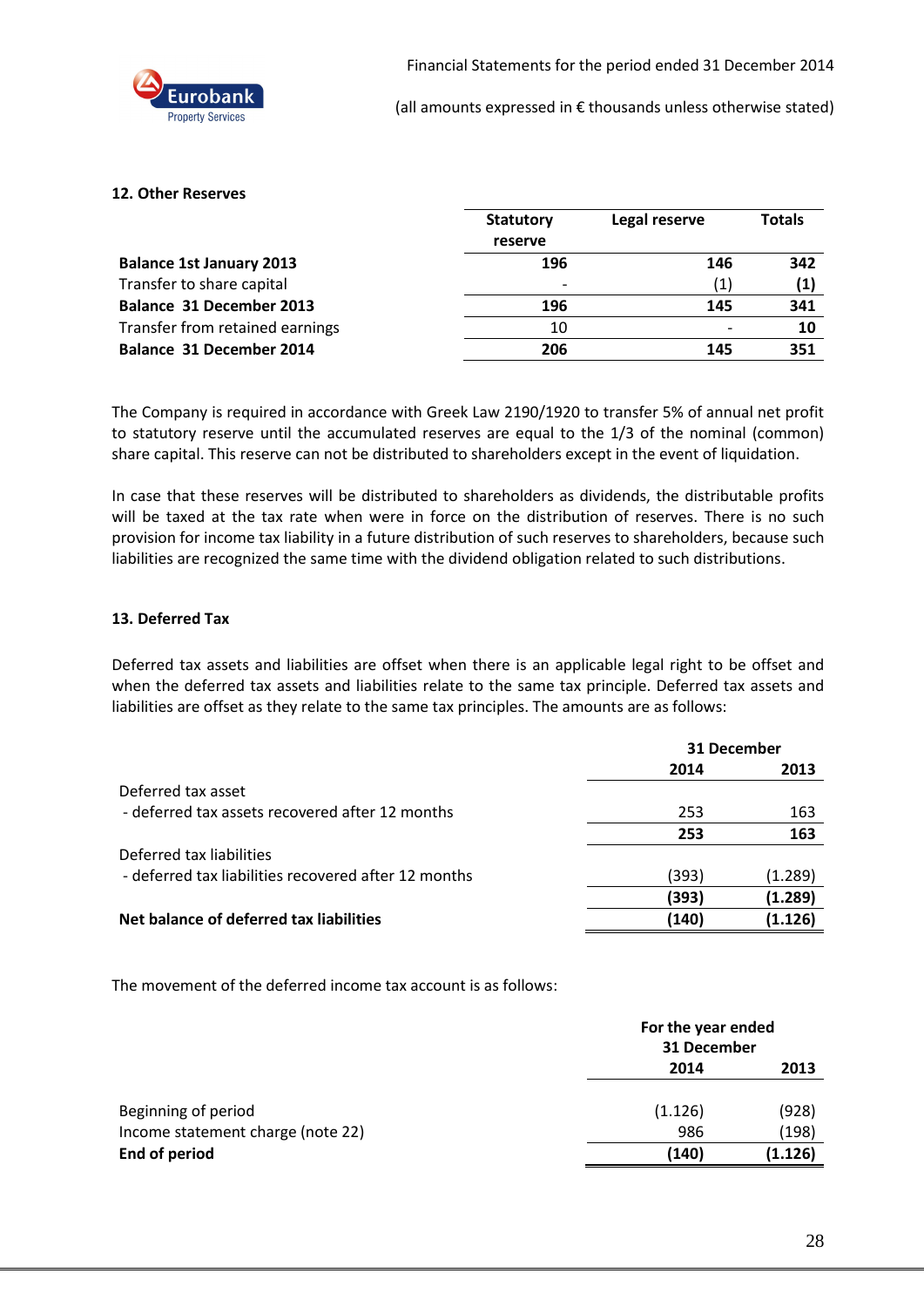

The changes in deferred tax liabilities and assets during the years, without offsetting the balances under the same tax principles, are as follows::

# Deferred tax liabilities

|                         | <b>Accelerated tax</b><br>depreciation |
|-------------------------|----------------------------------------|
| 1 January 2013          | (996)                                  |
| Income statement charge | (293)                                  |
| 31 December 2013        | (1.289)                                |
| Income statement charge | 896                                    |
| 31 December 2014        | (393)                                  |
|                         |                                        |

# Deferred tax asset

|                         | <b>Other</b> |
|-------------------------|--------------|
| 1 January 2013          | 68           |
| Income statement charge | 95           |
| 31 December 2013        | 163          |
| Income statement charge | 90           |
| 31 December 2014        | 253          |

# **14 Trade and other payables**

|                                                           | 31 December |       |
|-----------------------------------------------------------|-------------|-------|
|                                                           | 2014        | 2013  |
|                                                           |             |       |
| Trade payables                                            | 833         | 921   |
| Payables for property management at third party buildings | 13          | 130   |
| Other payables                                            | 592         | 694   |
| Deferred revenue (Note 26)                                |             | 157   |
| Payables to related parties (Note 26)                     | 334         | 164   |
|                                                           | 1.772       | 2.066 |

# **15. Retirement benefit obligation**

|                                                          | 31 December |       |
|----------------------------------------------------------|-------------|-------|
|                                                          | 2014        | 2013  |
| Liability for staff retirement obligation at 1 January   | 36          | 29    |
| Benefits paid directly by the Company                    |             | (219) |
| Expense (Income) recognised in income statement          | 6           | 216   |
| Actuaria loss recognised in OCI                          | 17          | 10    |
| Liability for staff retirement obligation at 31 December | 59          | 36    |

For the Retirement benefit obligation the following assumptions have been used: (a) discount rate: 2.57% (b) future salary increase: 0.% and (c) Inflation: 2.0%.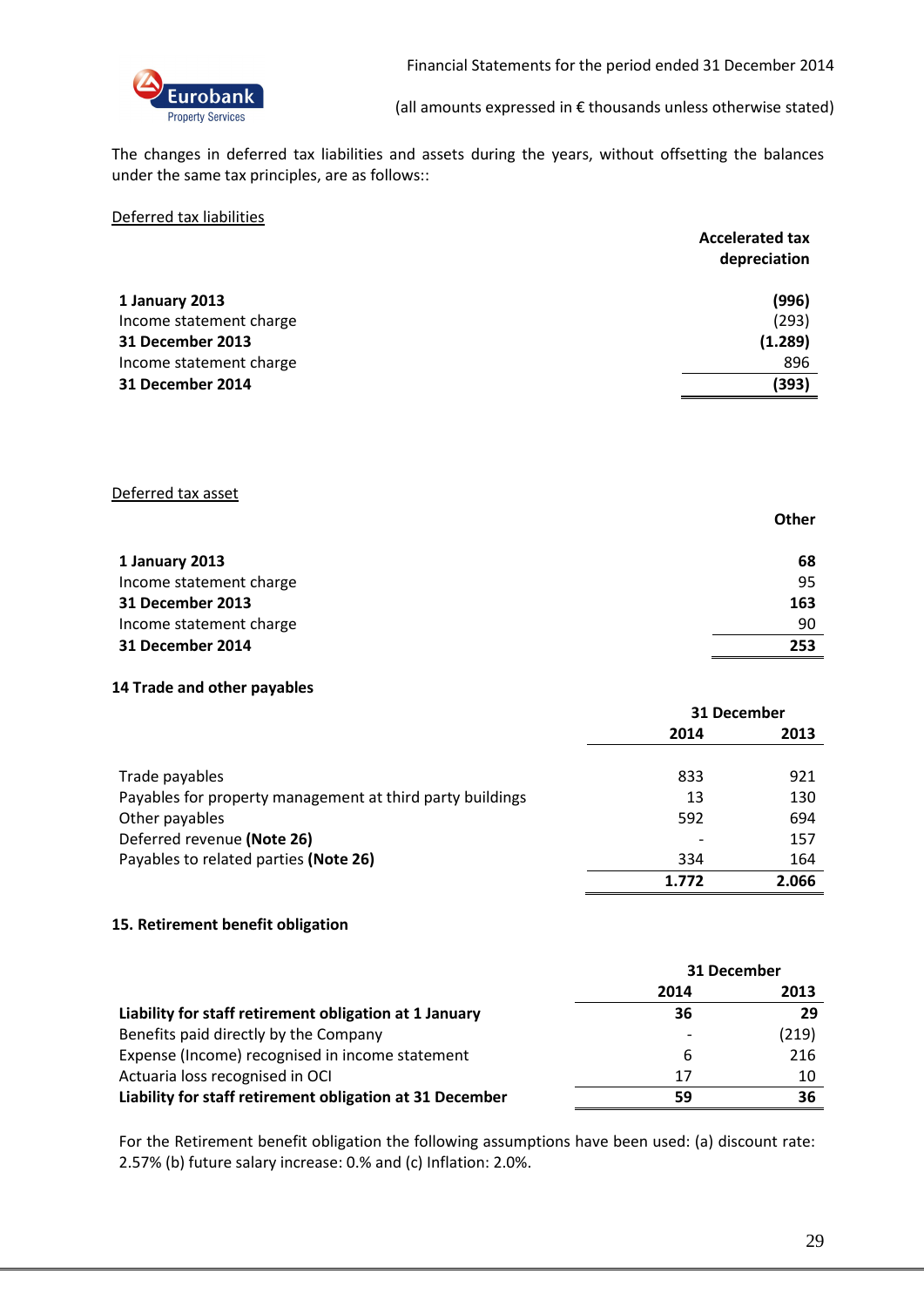

#### **16. Commission Income**

|                                                          | For the year ended<br>31 December |        |
|----------------------------------------------------------|-----------------------------------|--------|
|                                                          |                                   |        |
|                                                          | 2014                              | 2013   |
| Income from valuations                                   | 6.424                             | 7.317  |
| Income from property management and technical audits     | 1.370                             | 1.704  |
| Income from brokerage                                    | 215                               | 323    |
| Income from property management on third party buildings | 171                               | 181    |
| Income from advisory services                            | 483                               | 788    |
| <b>Total Commission Income</b>                           | 8.663                             | 10.313 |

# **17. Commission related Expenses**

|                                          |         | For the year ended<br>31 December |  |
|------------------------------------------|---------|-----------------------------------|--|
|                                          | 2014    | 2013                              |  |
| Valuations expenses                      | (3.338) | (4.150)                           |  |
| Property management expenses             | (1.112) | (1.003)                           |  |
| Brokerage expenses                       | (221)   | (196)                             |  |
| Advisory services                        | (350)   | (716)                             |  |
| Advertising related expenses (brokerage) | (43)    | (39)                              |  |
| <b>Total commission related expenses</b> | (5.064) | (6.104)                           |  |

# **18. Staff Costs**

|                                                        | For the year ended<br>31 December |         |
|--------------------------------------------------------|-----------------------------------|---------|
|                                                        | 2014                              | 2013    |
| Wages and salaries                                     | (1.634)                           | (1.909) |
| Social security costs                                  | (451)                             | (532)   |
| Other employment costs                                 | (139)                             | (102)   |
| Voluntary exit scheme cost                             |                                   | (219)   |
| Provision for retirement benefit obligation (expense)/ |                                   |         |
| income (Note 15)                                       | (6)                               |         |
| <b>Total staff costs</b>                               | (2.230)                           | (2.760) |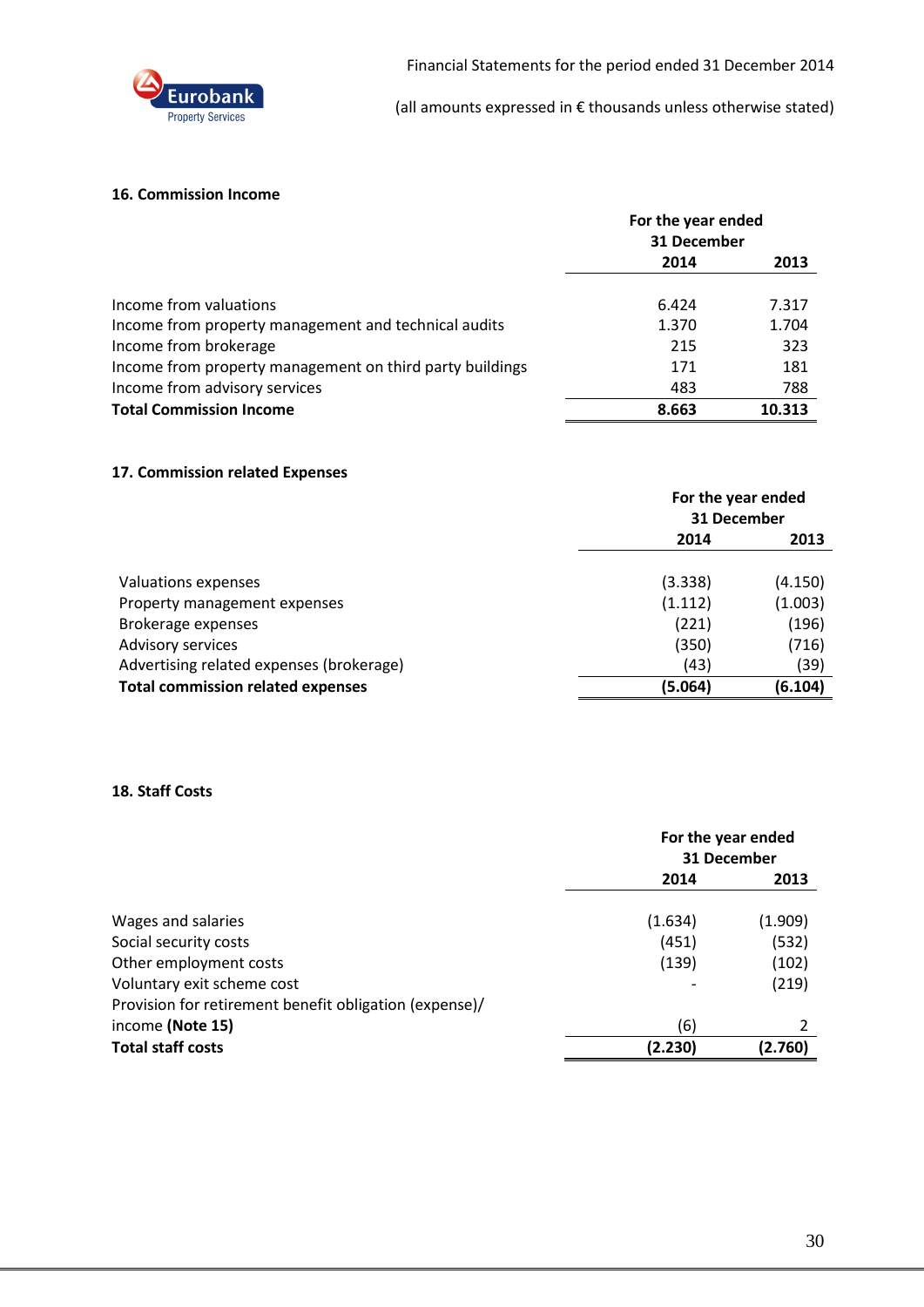

# **19. Other Expenses**

|                             | For the year ended<br>31 December |       |
|-----------------------------|-----------------------------------|-------|
|                             | 2014                              | 2013  |
| Rent expense                | (212)                             | (319) |
| Third party expenses        | (487)                             | (407) |
| Provisions                  |                                   | (56)  |
| Other expenses              | (212)                             | (162) |
| <b>Total other expenses</b> | (911)                             | (944) |

# **20. Deprecation, amortisation expenses**

|                                                 |       | For the year ended<br>31 December |  |
|-------------------------------------------------|-------|-----------------------------------|--|
|                                                 | 2014  | 2013                              |  |
| Depreciation expense (Note 5)                   | (12)  | (38)                              |  |
| Amortisation charge (Note 6)                    | (826) | (171)                             |  |
| <b>Total depreciation, amortization expense</b> | (838) | (209)                             |  |

#### **21. Interest Income**

|                                    |      | For the year ended<br>31 December |  |
|------------------------------------|------|-----------------------------------|--|
|                                    | 2014 | 2013                              |  |
| Interest Income from time-deposits | 53   | 73                                |  |
| <b>Total Interest Income</b>       | 53   | 73                                |  |

# **22. Income tax expense**

|                        | For the year ended<br>31 December |       |
|------------------------|-----------------------------------|-------|
|                        | 2014                              | 2013  |
| Current Income tax     | (85)                              | (216) |
| Provisions             | (15)                              |       |
| Deferred tax (Note 13) | 986                               | (198) |
| <b>Total</b>           | 886                               | (414) |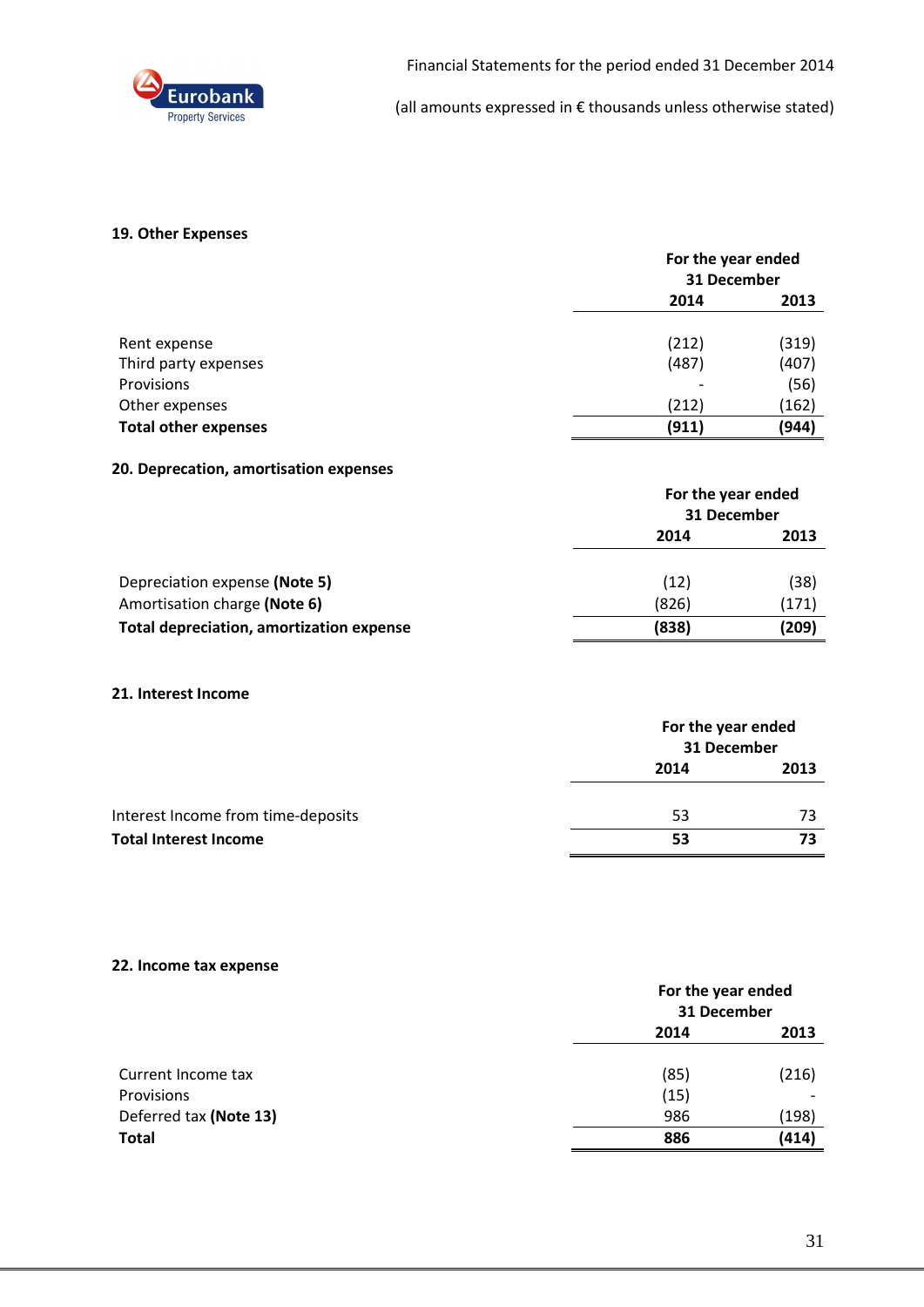

The Company's income tax differs from the theoretical amount that would arise using the tax rate applicable to profits of the company as follows:

|                                                | 31 December |       |
|------------------------------------------------|-------------|-------|
|                                                | 2014        | 2013  |
| Profit before tax                              | (3.598)     | 369   |
|                                                |             |       |
| Tax at the applicable tax rate 26% (2013: 26%) | 936         | (96)  |
| Income and expenses not subject to tax         |             | (58)  |
| Effect from changes in tax rate                |             | (260) |
| Provisions                                     | (15)        |       |
| Other                                          | (35)        |       |
| <b>Total income tax</b>                        | 886         | (414) |

The current income tax rate for the year 2014 is 26% (2013: 26%).

#### **23. Dividends**

The Annual General Meeting of Shareholders held on June 27, 2014, approved the decision of the Board of Directos on May 29, 2014 for the distribution of dividends amounted to €13mil (€650,00 per share). The dividend payment was held on September 24, 2014.

#### **24. Contigent Liabilities**

Management does not believe that significant additional taxes will result for the unaudited tax year 2010. The tax audits for the year 2011 and onwards are carried out by the external auditors of the Company pursuant to Law 3943/2011 and the relevant Ministerial decision.

#### **Litigations:**

According to the Company's management and legal advisors of the Company existing lawsuits are not expected to have a material impact on the financial statements.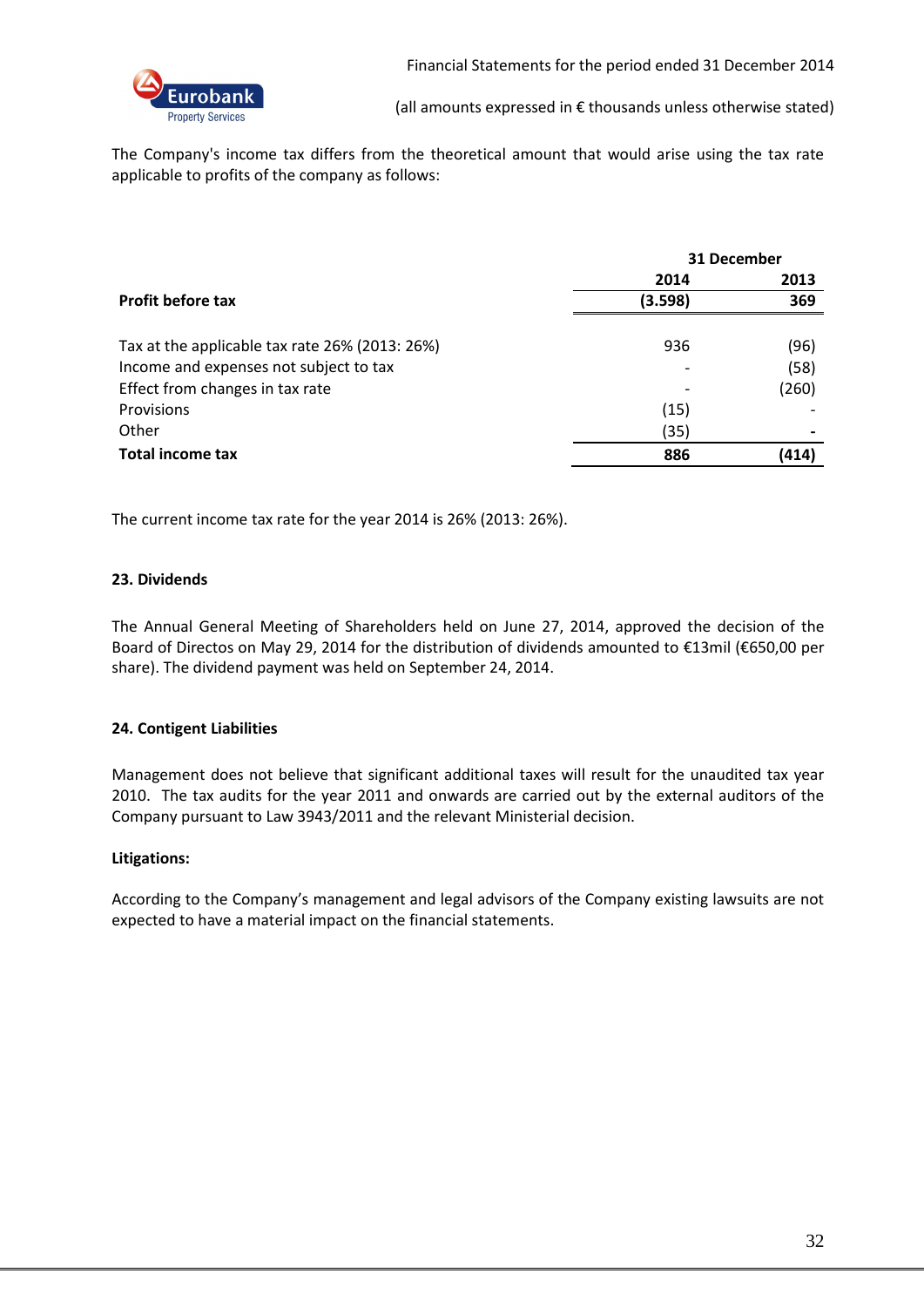

# **25. Operating leases**

Operating lease commitments - where the Company is the lessee. The Company leases offices and vehicles with non-cancellable operating leases. The leases have various terms and renewal rights.

The future lease payments payable under the leases are as follows:

|                                                  | 31 December |       |
|--------------------------------------------------|-------------|-------|
|                                                  | 2014        | 2013  |
|                                                  |             |       |
| No later than one year                           | 286         | 391   |
| Later than one year and no later than five years | 980         | 1.278 |
| Later than 5 years                               | 560         | 614   |
|                                                  | 1.826       | 2.283 |

# **26. Related party transactions**

The Company is controlled by Eurobank Ergasias S.A. (headquartered in Athens and listed on the Athens Stock Exchange), which owns 100% of the share capital of the Company.

Following the successful completion of the recapitalization of Eurobank Ergasias SA from the HFSF and the listing of new shares on the Athens Stock Exchange, on 19 June 2013 the HFSF acquired 3,789,317,358 Bank's ordinary shares with voting rights, representing 98.56% of its ordinary share capital. Following the issuance of 205,804,664 new ordinary shares in July, as resolved at the Annual General Meeting of the Shareholders on 27 June 2013, the percentage of the voting rights held in Eurobank by HFSF decreased to 93.55%. Following the share capital increase approved by the Extraordinary General Meeting of 26 August 2013, the percentage of the voting rights held by HFSF increased to 95.23%.

On 6 March 2014, the BoG following the assessment of Eurobank's capital needs, notified the Bank that its Core Tier I capital should increase by € 2,864 million. On 24 March 2014, the Bank submitted to BoG the capital enhancement plan whereby the Bank: (a) revised its capital actions providing for an additional positive impact on regulatory capital of  $\epsilon$  81 million and proposed to adjust the restructuring plan accordingly and (b) stated that it intends to cover the remaining capital needs through a share capital increase.

In May 9, 2014, following the completion of the Bank's share capital increase for raising  $\epsilon$  2,864 million, fully covered by private, institutional and other investors, the percentage of the ordinary shares with voting rights held by the HFSF decreased from 95.23% to 35.41%, which corresponds to 5,208,067,358 of total 14,707,876,542 common shares with voting rights.

In addition, in the context of the Law 3864/2010 (the 'HFSF Law') as amended by Law 4254/2014, the HFSF's voting rights in the Bank's General Assemblies have been switched to restricted ones. Accordingly, as of early May 2014, the HFSF is no more the controlling shareholder of the Bank but is considered to have significant influence over it. Therefore, the HFSF is considered to be a related party to the Bank, whereas Greek Banks significantly influenced by HFSF, within the context of the Greek Banks' recapitalisation, are not regarded as such.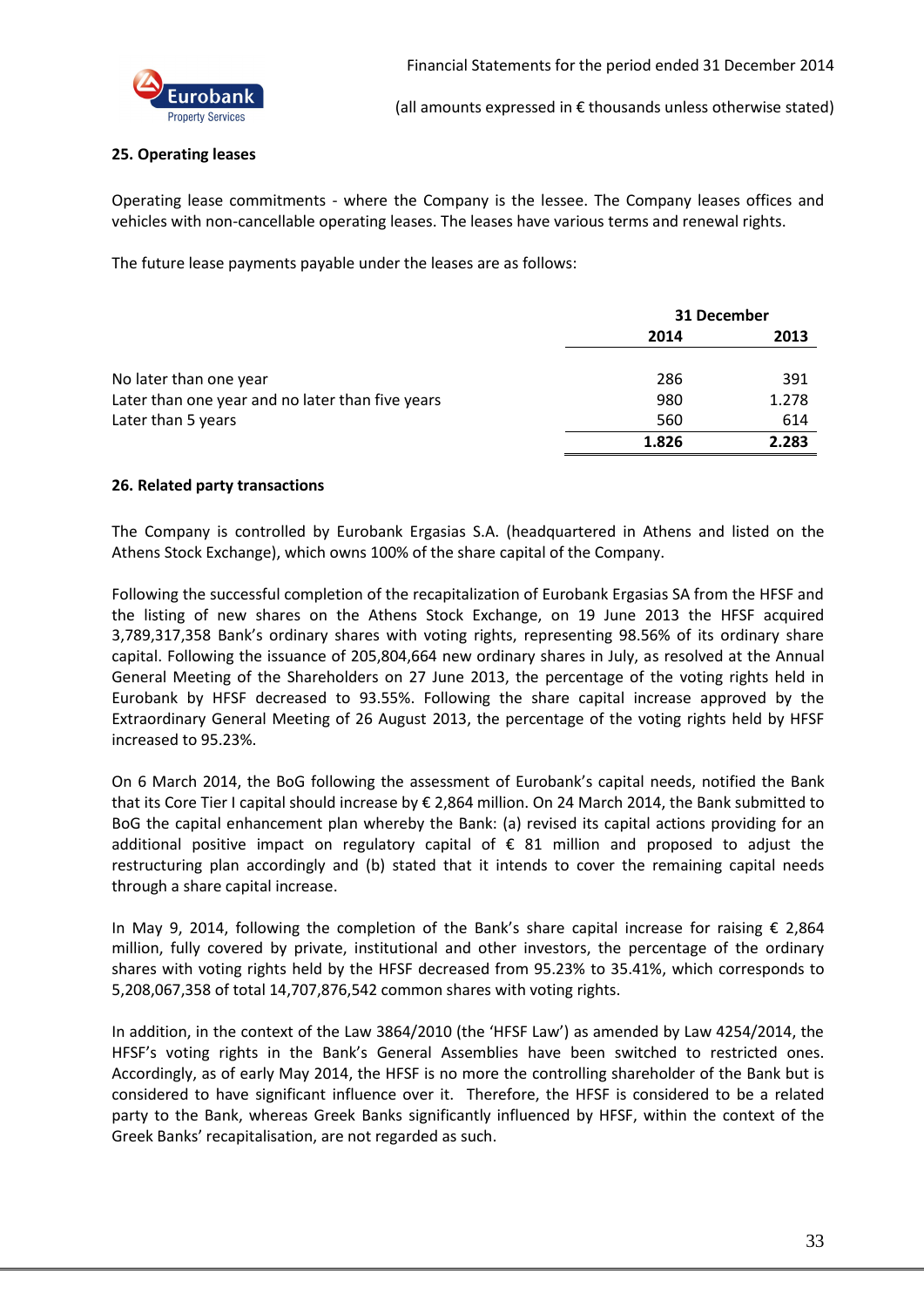

The following transactions were carried out with related parties:

|                                                            | For the year ended |         |
|------------------------------------------------------------|--------------------|---------|
|                                                            | 31 December        |         |
| a) Income                                                  | 2014               | 2013    |
| <b>Commission Income</b>                                   |                    |         |
| Parent                                                     | 7.600              | 8.815   |
| Subsidiaries of parent company                             | 482                | 918     |
| <b>Totals</b>                                              | 8.082              | 9.733   |
| b) Other Operating Expenses                                | 2014               | 2013    |
| Parent                                                     | (830)              | (1.018) |
| Subsidiaries of parent company                             | (161)              | (326)   |
| <b>Totals</b>                                              | (991)              | (1.344) |
| c) Interest Income                                         | 2014               | 2013    |
|                                                            |                    |         |
| Bank sigh account deposits - Parent                        | 53                 | 73      |
| d) Key management compensation                             | 2014               | 2013    |
|                                                            |                    |         |
| Salaries and other short-term employee benefits            | (350)              | (401)   |
| e) Balances arising from transactions with related parties |                    |         |
|                                                            | 31 December        |         |
|                                                            | 2014               | 2013    |
| Trade and other receivables from related parties (Note 9)  |                    |         |
| Parent                                                     | 5.796              | 4.558   |
| Other related parties                                      | 317                | 539     |
| <b>Totals</b>                                              | 6.113              | 5.097   |
| Trade payables to related parties (Note 14)                |                    |         |
| Parent                                                     | 239                | 307     |
| Other related parties                                      | 95                 | 14      |
| <b>Totals</b>                                              | 334                | 321     |
| Cash and cash equivalents (Note 10)                        |                    |         |
| Parent                                                     | 2.244              | 14.992  |
| <b>Totals</b>                                              | 2.244              | 14.992  |

f) Commitments and contingent liabilities

There are no commitments and contingent liabilities between the Company and related parties.